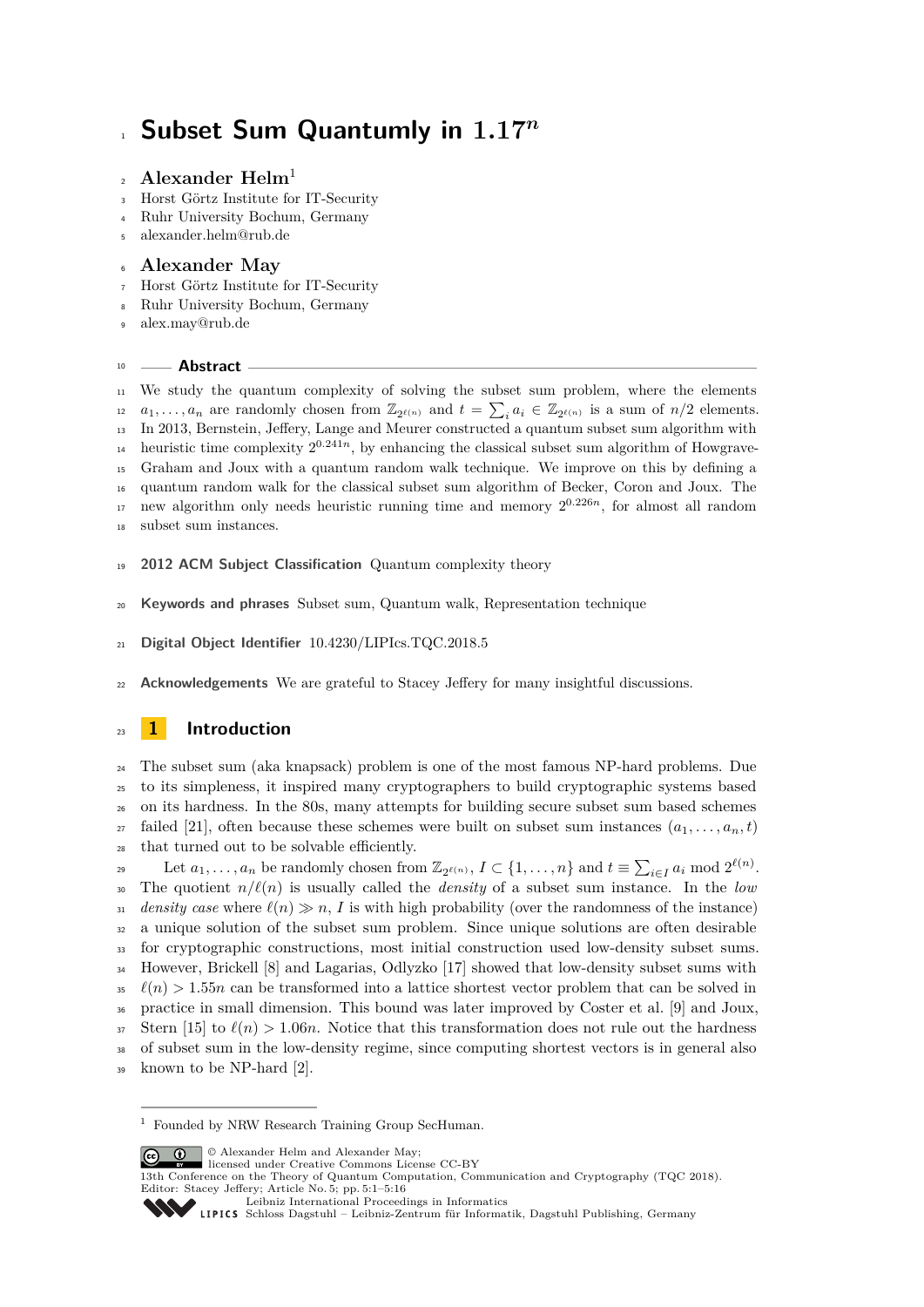40 In the high-density regime with  $\ell = \mathcal{O}(\log n)$  dynamic programming solves subset sum 41 efficiently, see [\[11\]](#page-14-4). However, for the case  $\ell(n) \approx n$  only exponential time algorithms are  $k_{42}$  known. Impagliazzo and Naor showed constructions of cryptographic primitives in AC<sup>0</sup> that <sup>43</sup> can be proven as hard as solving random subset sums around density 1. Many efficient <sup>44</sup> cryptographic constructions followed, see e.g. [\[18,](#page-15-3) [10\]](#page-14-5) for some recent constructions – including <sup>45</sup> a CCA-secure subset sum based encryption scheme – and further references.

#### <sup>46</sup> **Classical complexity of subset sum.**

<sup>47</sup> Let us assume that  $\ell = \text{poly}(n)$  such that arithmetic in  $\mathbb{Z}_{2^{\ell(n)}}$  can be performed in time  $_{48}$  poly $(n)$ . Throughout this paper, for ease of notation we omit polynomial factors in exponential <sup>49</sup> running times or space consumptions.

For solving subset sum with  $\mathbf{a} = (a_1, \ldots, a_n)$ , one can naively enumerate all  $\mathbf{e} \in \{0, 1\}^n$ and check whether  $\langle \mathbf{e}, \mathbf{a} \rangle \equiv t \mod 2^{\ell(n)}$  in time  $2^n$ .

 $\mathbf{L}_2 = \text{Let } \mathbf{a}^{(1)} = (a_1, \ldots, a_{n/2}) \text{ and } \mathbf{a}^{(2)} = (a_{n/2+1}, \ldots, a_n).$  In the Meet-in-the-Middle approach 53 of Horowitz and Sahni [\[13\]](#page-14-6), one enumerates all  $e^{(1)}$ ,  $e^{(2)} \in \{0,1\}^{n/2}$  and checks for an identity  $\langle \mathbf{e}^{(1)}, \mathbf{a}^{(1)} \rangle \equiv t - \langle \mathbf{e}^{(2)}, \mathbf{a}^{(2)} \rangle \bmod 2^{\ell(n)}$ . This improves the time complexity to  $2^{n/2}$ , albeit <sup>55</sup> using also space  $2^{n/2}$ .

Schroeppel and Shamir [\[22\]](#page-15-4) later improved this to time  $2^{n/2}$  with only space  $2^{n/4}$ . It  $\sigma$  remains an open problem, whether time complexity  $2^{n/2}$  can be improved in the worst <sup>58</sup> case [\[4\]](#page-14-7). However, when studying the complexity of random subset sum instances in the <sup>59</sup> average case, the algorithm of Howgrave-Graham and Joux [\[14\]](#page-14-8) runs in time  $2^{0.337n}$ . This **ε** is achieved by representing  $\mathbf{e} = \mathbf{e}^{(1)} + \mathbf{e}^{(2)}$  with  $\mathbf{e}^{(1)}$ ,  $\mathbf{e}^{(2)} \in \{0, 1\}^n$  ambiguously, also called <sup>61</sup> the representation technique. In 2011, Becker, Coron and Joux [\[5\]](#page-14-9) showed that the choice  $e^{(1)}$ ,  $e^{(2)} \in \{-1,0,1\}^n$  leads to even more representations, which in turn decreases the  $\epsilon$  running time on average case instances to  $2^{0.291n}$ , the best classical running time currently <sup>64</sup> known.

#### <sup>65</sup> **Quantum complexity of subset sum.**

<sup>66</sup> In 2013, Bernstein, Jeffery, Lange and Meurer [\[6\]](#page-14-10) constructed quantum subset sum algorithms,  $67$  inspired by the classical algorithms above. Namely, Bernstein et al. showed that quantum algorithms for the naive and Meet-in-the-Middle approach achieve run time  $2^{n/2}$  and  $2^{n/3}$ , <sup>69</sup> respectively. Moreover, a first quantum version of Schroeppel-Shamir with Grover search [\[12\]](#page-14-11) <sup>70</sup> runs in time  $2^{3n/8}$  using only space  $2^{n/8}$ . A second quantum version of Schroeppel-Shamir  $\mu_1$  using quantum walks [\[1,](#page-14-12) [3\]](#page-14-13) achieves time  $2^{0.3n}$ . Eventually, Bernstein, Jeffery, Lange and <sup>72</sup> Meurer used the quantum walk framework of Magniez et al. [\[19\]](#page-15-5) to achieve a quantum version <sup>73</sup> of the Howgrave-Graham, Joux algorithm with time and space complexity  $2^{0.241n}$ .

#### <sup>74</sup> **Our result.**

<sup>75</sup> Interestingly, Bernstein et al. did not provide a quantum version of the best classical  $\tau_6$  algorithm – the BCJ-algorithm by Becker, Coron and Joux [\[5\]](#page-14-9) – that already classically  $\pi$  has some quite tedious analysis. We fill this gap and complete the complexity landscape <sup>78</sup> quantumly, by defining an appropriate quantum walk for the BCJ-algorithm within the <sup>79</sup> framework of Magniez et al. [\[19\]](#page-15-5). Our run time analysis relies on some unproven conjecture <sup>80</sup> that we make explicit in Section [4.](#page-7-0) Under this conjecture, we show that all but a negligible  $_{51}$  fraction of instances of subset sum can be solved quantumly in time and space  $2^{0.226n}$ , <sup>82</sup> giving polynomial speedups over the best classical complexity  $2^{0.291n}$  and the best quantum 83 complexity  $2^{0.241n}$ .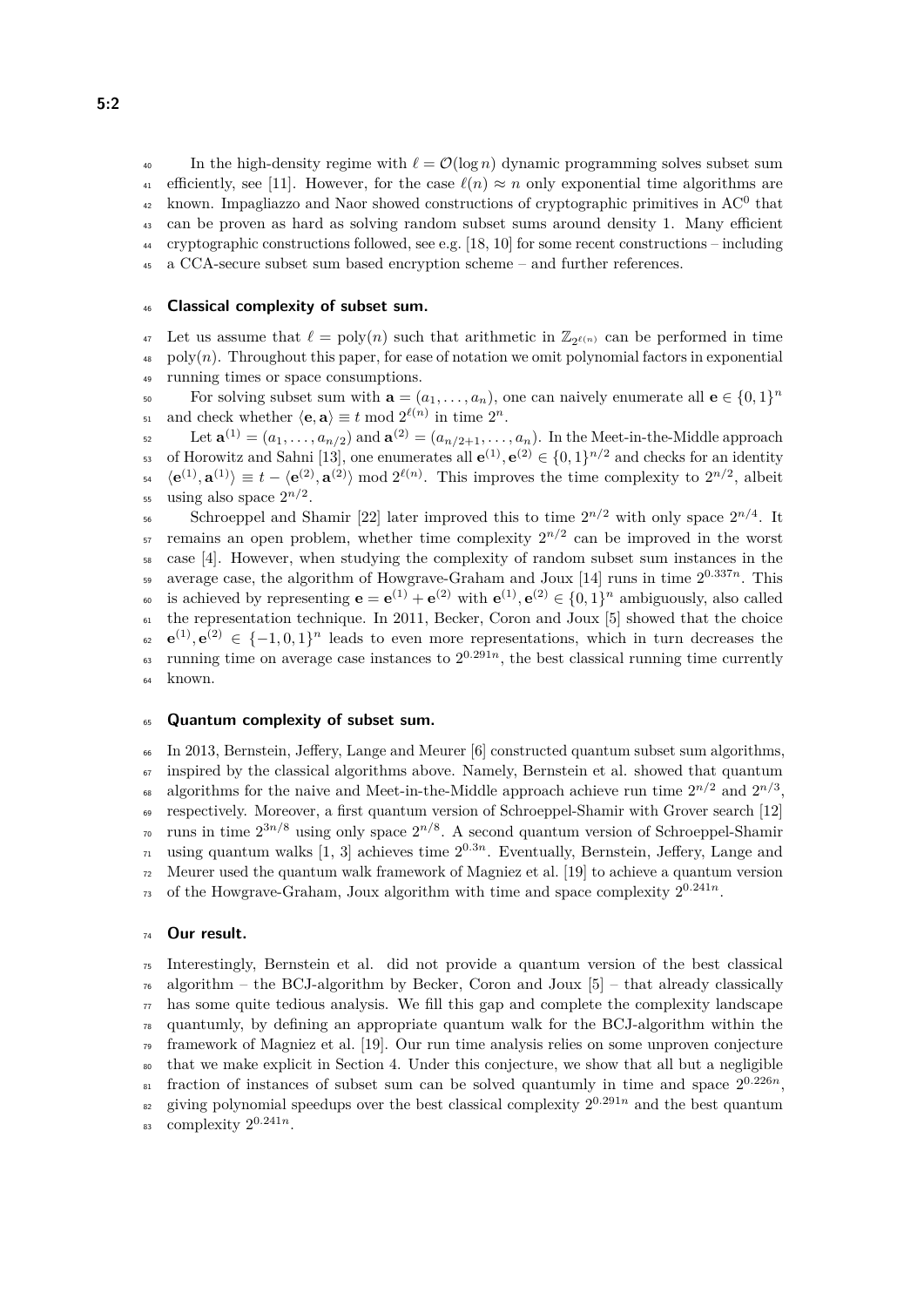<sup>84</sup> In a nutshell, our conjecture states that in the run-time analysis we can replace in a quantum walk an update with expected constant cost by an update with polynomially upper-bounded cost (that might stop), without significantly affecting the error probability and the structure of the random walk graph. A similar heuristic was already used in Kachigar, Tillich [\[16\]](#page-15-6) for analyzing quantum decoding algorithms. While it might be legitimate to use an unproven non-standard conjecture to say something reasonable on the quantum complexity of problems in post-quantum cryptography, especially in the context of the present NIST standardization process, our conjecture is somewhat unsatisfactory from a theoretical point of view. We hope that our work encourages people to base this conjecture on more solid theoretical foundations.

94 Apart from that our result holds for random subset sums with  $\ell = \text{poly}(n)$ , i.e. with <sup>95</sup> polynomial density. However, our algorithm behaves worst for subset sum instances with 96 unique solution, i.e. in the case  $\ell(n) \geq n$ . In the high-density case  $\ell(n) < n$ , our analysis is 97 non-optimal and might be subject to improvements.

The complexity  $2^{0.226n}$  is achieved for subset sum solutions  $t \equiv \sum_{i \in I} a_i \mod 2^{\ell(n)}$  with 99 worst case  $|I| = n/2$ . We also analyze the complexity for  $|I| = \beta n$  with arbitrary  $\beta \in [0, 1]$ . For instance for  $\beta = 0.2$ , our quantum-BCJ algorithm runs in time and space  $2^{0.175n}$ .

 The paper is organized as follows. Section [2](#page-2-0) defines some notation. In Section [3,](#page-3-0) we repeat the BCJ algorithm and its classical complexity analysis that we later adapt to the quantum case. In Section [4,](#page-7-0) we analyze the cost of a random walk on the search space defined by the BCJ algorithm and define an appropriate data structure. In Section [5,](#page-11-0) we put things together and analyze the complexity of the BCJ algorithm, enhanced by a quantum walk technique.

### <span id="page-2-0"></span><sup>107</sup> **2 Preliminaries**

108 Let  $D = \{-1, 0, 1\}$  be a digit set, and let  $\alpha, \beta \in \mathbb{Q} \cap [0, 1]$  with  $2\alpha + \beta \leq 1$ . We use the notation  $\mathbf{e} \in D^n[\alpha, \beta]$  to denote that  $\mathbf{e} \in D^n$  has  $\alpha n$  (-1)-entries,  $(\alpha + \beta)n$  1-entries and  $(1 - 2\alpha - \beta)n$  0-entries. Especially,  $\mathbf{e} \in D^n[0, \beta]$  is a binary vector with  $\beta n$  1-entries. 111 Throughout the paper we ignore rounding issues and assume that  $\alpha n$  and  $(\alpha + \beta)n$  take on <sup>112</sup> integer values.

We naturally extend the binomial coefficient notation  $\binom{n}{k} = \frac{n!}{k!(n-k)!}$  to a multinomial <sup>114</sup> coefficient notation

$$
115 \qquad {n \choose k_1,\ldots,k_r} = \frac{n!}{k_1!\ldots k_r!(n-k_1-\ldots-k_r)!}.
$$

116 Let  $H(x) = -x \cdot \log_2(x) - (1-x) \cdot \log_2(1-x)$  denote the binary entropy function. From <sup>117</sup> Stirling's formula one easily derives

$$
^{\text{118}} \qquad \binom{\alpha n}{\beta n} \approx 2^{\alpha \cdot H \left(\frac{\beta}{\alpha}\right) n},
$$

119 where the  $\approx$ -notation suppresses polynomial factors.

Analogous, let  $g(x, y) := -x \cdot \log_2(x) - y \cdot \log_2(y) - (1 - x - y) \cdot \log_2(1 - x - y)$ . Then

$$
_{^{121}}\qquad \begin{pmatrix} \alpha n \\ \beta n,\gamma n \end{pmatrix}\approx 2^{\alpha\cdot g\left(\frac{\beta}{\alpha},\frac{\gamma}{\alpha}\right)n}.
$$

Let  $\mathbb{Z}_{2^{\ell(n)}}$  be the ring of integers modulo  $2^{\ell(n)}$ . For the *n*-dimensional vectors **a** =

**TQ C 2 0 1 8**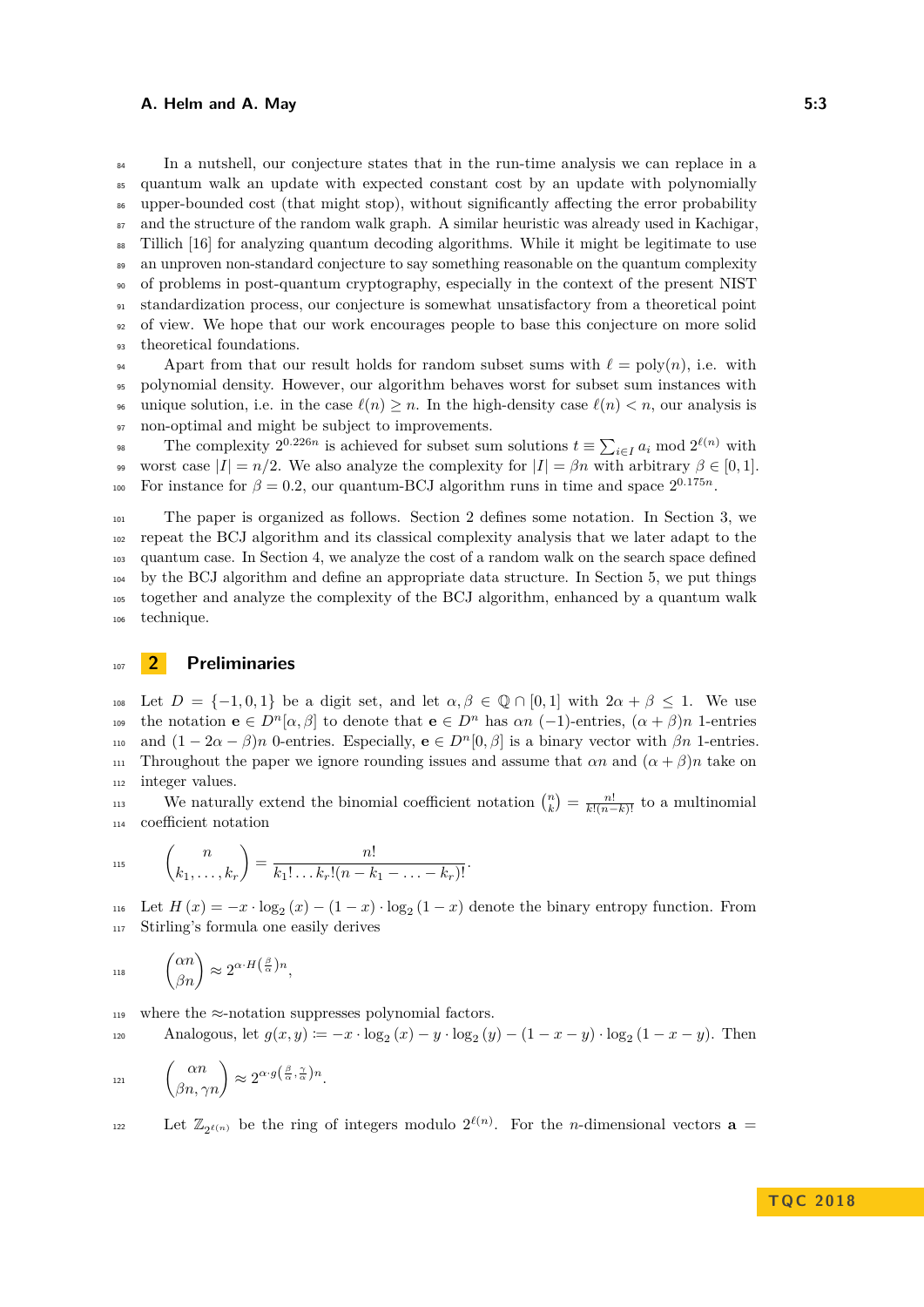$(a_1, \ldots, a_n) \in (\mathbb{Z}_{2^{\ell(n)}})^n$ ,  $\mathbf{e} = (e_1, \ldots, e_n) \in D^n[\alpha, \beta]$  the inner product is denoted

$$
\langle \mathbf{a},\mathbf{e}\rangle=\sum_{i=1}^n a_i e_i \bmod 2^{\ell(n)}.
$$

125 We define a random weight- $\beta$  (solvable) subset sum instance as follows.

<span id="page-3-1"></span>**Definition 1** (Random Subset Sum). Let **a** be chosen uniformly at random from  $(\mathbb{Z}_{2^{\ell(n)}})^n$ . For  $\beta \in [0,1]$ , choose a random  $\mathbf{e} \in D^n[0,\beta]$  and compute  $t = \langle \mathbf{a}, \mathbf{e} \rangle \in \mathbb{Z}_{2^{\ell(n)}}$ . Then  $\{a, t\} \in (\mathbb{Z}_{2^{\ell(n)}})^{n+1}$  is a *random subset sum instance*. For  $(\mathbf{a}, t)$ , any  $\mathbf{e}' \in \{0, 1\}^n$  with  $\langle \mathbf{a}, \mathbf{e}' \rangle \equiv t \mod 2^{\ell(n)}$  is called a *solution*.

#### <span id="page-3-0"></span><sup>130</sup> **3 Subset Sum Classically – The BCJ Algorithm**

131 Let  $D = \{-1, 0, 1\}$  and let  $(\mathbf{a}, t) = (a_1, \dots, a_n, t) \in (\mathbb{Z}_{2^{\ell(n)}})^{n+1}$  be a subset sum instance with solution  $\mathbf{e} \in D^n[0, \frac{1}{2}]$ . That is  $\langle \mathbf{e}, \mathbf{a} \rangle \equiv t \mod 2^{\ell(n)}$ , where  $n/2$  of the coefficients of  $\mathbf{e}$ 133 are 1 and  $n/2$  coefficients are 0.

#### <sup>134</sup> **Representations.**

<sup>135</sup> The core idea of the Becker-Coron-Joux (BCJ) algorithm is to represent the solution **e** <sup>136</sup> *ambiguously* as a sum

$$
\mathbf{e} = \mathbf{e}_1^{(1)} + \mathbf{e}_1^{(2)} \text{ with } \mathbf{e}_1^{(1)}, \mathbf{e}_1^{(2)} \in D^n[\alpha_1, 1/4].
$$

This means that we represent **e**  $\in D^n[0,1/2]$  as a sum of vectors with  $\alpha_1 n$  (-1)-entries,  $(1/4 + \alpha_1)n$  1-entries and  $(3/4 - 2\alpha_1)n$  0-entries. We call  $(\mathbf{e}_1^{(1)}, \mathbf{e}_1^{(2)})$  a *representation* of **e**.

140 Thus, every 1-coordinate  $e_i$  of **e** can be represented as either  $1 + 0$  or  $0 + 1$  via the  $i^{th}$ -coordinates of  $e_1^{(1)}$ ,  $e_1^{(2)}$ . Since we have  $n/2$  1-coordinates in **e**, we can fix among these  $n/4$  0-coordinates and  $n/4$  1-coordinates in  $\mathbf{e}_1^{(1)}$ , determining the corresponding entries in <sup>143</sup> **e**<sup>(1)</sup></sup>. This can be done in  $\binom{n/2}{n/4}$  ways.

Analogously, the 0-coordinates in **e** can be represented as either  $(-1)+1$ ,  $1+(-1)$  or  $0+0$ . 145 Again, we can fix among these  $n/2$  coordinates  $\alpha_1 n$  (-1)-coordinates,  $\alpha_1 n$  1-coordinates and <sup>146</sup>  $n/2 - 2\alpha_1 n$  0-coordinates in  $\mathbf{e}_1^{(1)}$ . This can be done in  $\binom{n/2}{\alpha_1 n, \alpha_1 n}$  ways.

<sup>147</sup> Thus, in total we represent our desired solution **e** in

$$
R_1 = {n/2 \choose n/4} {n/2 \choose \alpha_1 n, \alpha_1 n} \text{ ways.}
$$

<sup>149</sup> However, notice that constructing a *single representation* of **e** is sufficient for solving subset <sup>150</sup> sum. Thus, the main idea of the BCJ algorithm is to compute only a  $1/R_1$ -fraction of all <sup>151</sup> representations such that on expectation a single representation survives.

This is done by computing only those representations  $(e_1^{(1)}, e_1^{(2)})$  such that the partial <sup>153</sup> sums

$$
_{^{154}\qquad } \langle \mathbf{e}_{1}^{(1)},\mathbf{a}\rangle \text{ and }t-\langle \mathbf{e}_{1}^{(2)},\mathbf{a}\rangle
$$

<sup>155</sup> attain a fixed value modulo  $2^{r_1}$ , where  $r_1 = \lfloor \log R_1 \rfloor$ . This value can be chosen randomly, <sup>156</sup> but for simplicity of notation we assume in the following that both partial sums are 0 modulo  $157 \quad 2^r$ .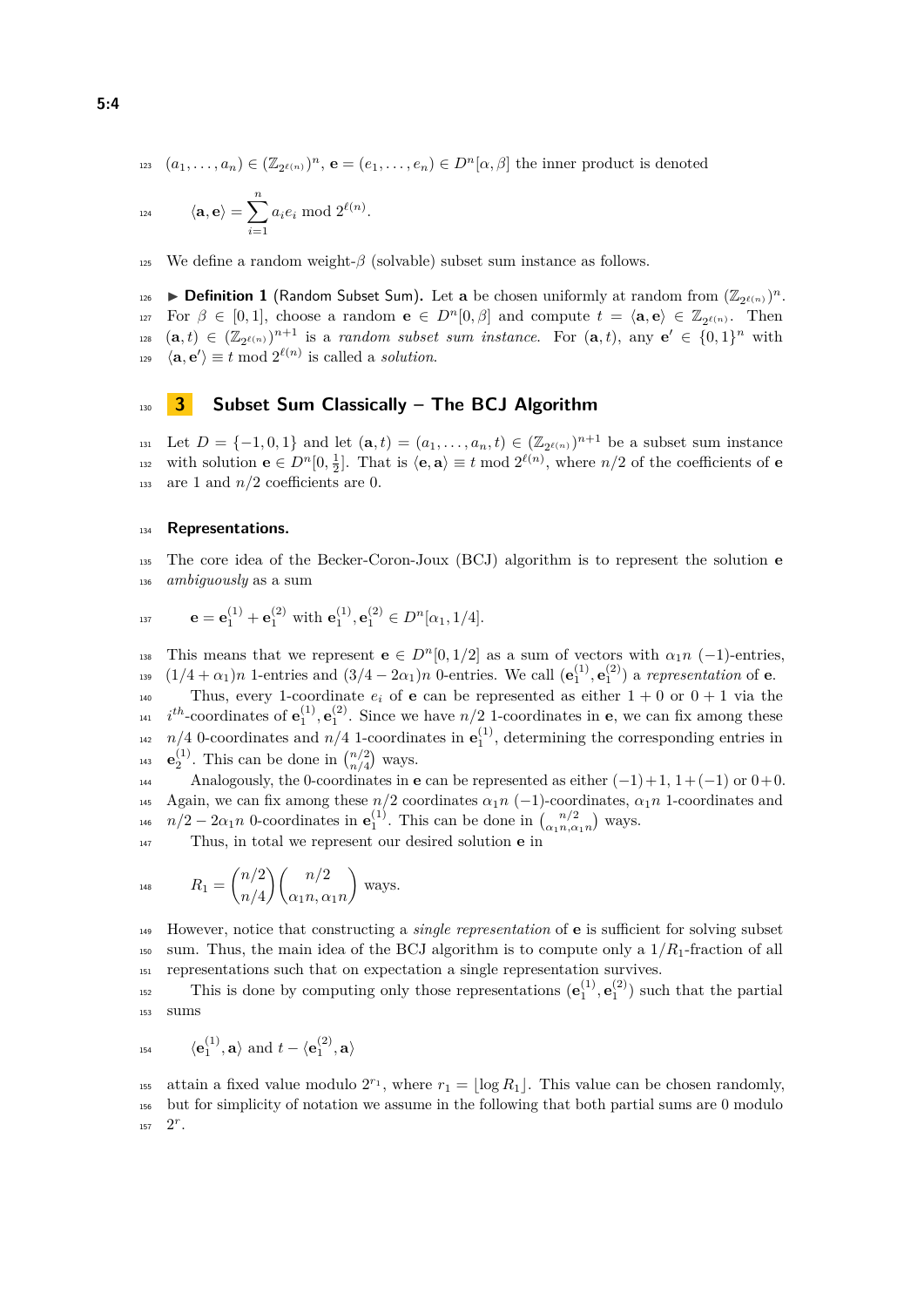158 More precisely, we construct the lists

$$
L_1^{\{1\}} \quad = \quad \{(\mathbf{e}_1^{(1)}, \langle \mathbf{e}_1^{(1)}, \mathbf{a}\rangle) \in D^n[\alpha_1, 1/4] \times \mathbb{Z}_{2^{\ell(n)}} \mid \langle \mathbf{e}_1^{(1)}, \mathbf{a}\rangle \equiv 0 \bmod 2^{r_1}\} \text{ and }
$$

$$
L_1^{(2)} \quad = \quad \{(\mathbf{e}^{(2)}_1, \langle \mathbf{e}^{(2)}_1, \mathbf{a}\rangle) \in D^n[\alpha_1, 1/4] \times \mathbb{Z}_{2^{\ell(n)}} \mid t - \langle \mathbf{e}^{(2)}_1, \mathbf{a}\rangle \equiv 0 \bmod 2^{r_1}\}.
$$

<sup>161</sup> Hence,  $L_1^{(1)}$ ,  $L_1^{(2)}$  have the same expected list length, which we denote shortly by

$$
E[|L_1|] = \frac{\binom{n}{\alpha_1 n, (1/4 + \alpha_1)n}}{2^{r_1}}.
$$

#### <sup>163</sup> **Constructing the lists.**

<sup>164</sup>  $L_1^{(1)}$ ,  $L_1^{(2)}$  are constructed recursively, see also Fig. [1.](#page-5-0) Let us first explain the construction of 165  $L_1^{(1)}$ . We represent  $e_1^{(1)} \in D^n[\alpha_1, 1/4]$  as

$$
\mathbf{e}_1^{(1)} = \mathbf{e}_2^{(1)} + \mathbf{e}_2^{(2)} \text{ with } \mathbf{e}_2^{(1)}, \mathbf{e}_2^{(2)} \in D^n[\alpha_2, 1/8], \text{ where } \alpha_2 \ge \alpha_1/2.
$$

<sup>167</sup> By the same reasoning as before, the number of representations is

$$
R_2 = {\alpha_1 n \choose \alpha_1/2n} {\binom{(1/4 + \alpha_1)n}{(1/8 + \alpha_1/2)n}} {\binom{(3/4 - 2\alpha_1)n}{(\alpha_2 - \alpha_1/2)n, (\alpha_2 - \alpha_1/2)n}},
$$

 $169$  where the three factors stand for the number of ways of representing  $(-1)$ -, 1- and 0-<sup>170</sup> coordinates of  $\mathbf{e}_1^{(1)}$ . Let  $r_2 = \lfloor \log R_2 \rfloor$ . We define

$$
\begin{array}{lll} \text{\tiny{171}} & L^{(j)}_2 & = & \{(\mathbf{e}^{(j)}_2, \langle \mathbf{e}^{(j)}_2, \mathbf{a} \rangle) \in D^n[\alpha_2, 1/8] \times \mathbb{Z}_{2^{\ell(n)}} \mid \langle \mathbf{e}^{(j)}_2, \mathbf{a} \rangle \equiv 0 \bmod 2^{r_2}\} \text{ for } j = 1, 2, 3, \\ & L^{(4)}_2 & = & \{(\mathbf{e}^{(4)}_2, \langle \mathbf{e}^{(4)}_2, \mathbf{a} \rangle) \in D^n[\alpha_2, 1/8] \times \mathbb{Z}_{2^{\ell(n)}} \mid t - \langle \mathbf{e}^{(4)}_2, \mathbf{a} \rangle \equiv 0 \bmod 2^{r_2}\}. \end{array}
$$

<sup>173</sup> Thus, we obtain on level 2 of our search tree in Fig. [1](#page-5-0) expected list sizes

$$
E[|L_2|] = \frac{\binom{n}{\alpha_2 n, (1/8 + \alpha_2)n}}{2^{r_2}}.
$$

<sup>175</sup> An analogous recursive construction of level-3 lists  $L_3^{(j)}$  from our level-2 lists yields

$$
176 \qquad \mathbb{E}[|L_3|] = \frac{\binom{n}{\alpha_3 n, (1/16 + \alpha_3)n}}{2^{r_3}},
$$

<sup>177</sup> where  $r_3 = \lfloor \log R_3 \rfloor$  with

$$
R_3 = \binom{\alpha_2 n}{\alpha_2/2n} \binom{(1/8 + \alpha_2)n}{(1/16 + \alpha_2/2)n} \binom{(7/8 - 2\alpha_2)n}{(\alpha_3 - \alpha_2/2)n, (\alpha_3 - \alpha_2/2)n}.
$$

| × | ï<br>×<br>۰. |
|---|--------------|
|   |              |

<sup>180</sup> The level-3 lists are eventually constructed by a standard Meet-in-the-Middle approach <sup>181</sup> from the following level-4 lists (where we omit the definition of  $L_4^{(15)}$ ,  $L_4^{(16)}$  that is analogous  $\text{with } \mathbf{t} - \langle \mathbf{e}_4^{(\cdot)}, \mathbf{a} \rangle$ 

$$
L_4^{(2j-1)} = \{ (\mathbf{e}_4^{(2j-1)}, \langle \mathbf{e}_4^{(2j-1)}, \mathbf{a} \rangle) \in D^{n/2}[\alpha_3/2, 1/32] \times 0^{n/2} \times \mathbb{Z}_{2^{\ell(n)}} \} \text{ and } L_4^{(2j)} = \{ (\mathbf{e}_4^{(2j)}, \langle \mathbf{e}_4^{(2j)}, \mathbf{a} \rangle) \in 0^{n/2} \times D^{n/2}[\alpha_3/2, 1/32] \times \mathbb{Z}_{2^{\ell(n)}} \} \text{ for } j = 1, ..., 7
$$

<sup>185</sup> of size

$$
A_{186} \qquad |L_4| = \binom{n/2}{(\alpha_3/2)n, (1/32 + \alpha_3/2)n}.
$$

#### **TQ C 2 0 1 8**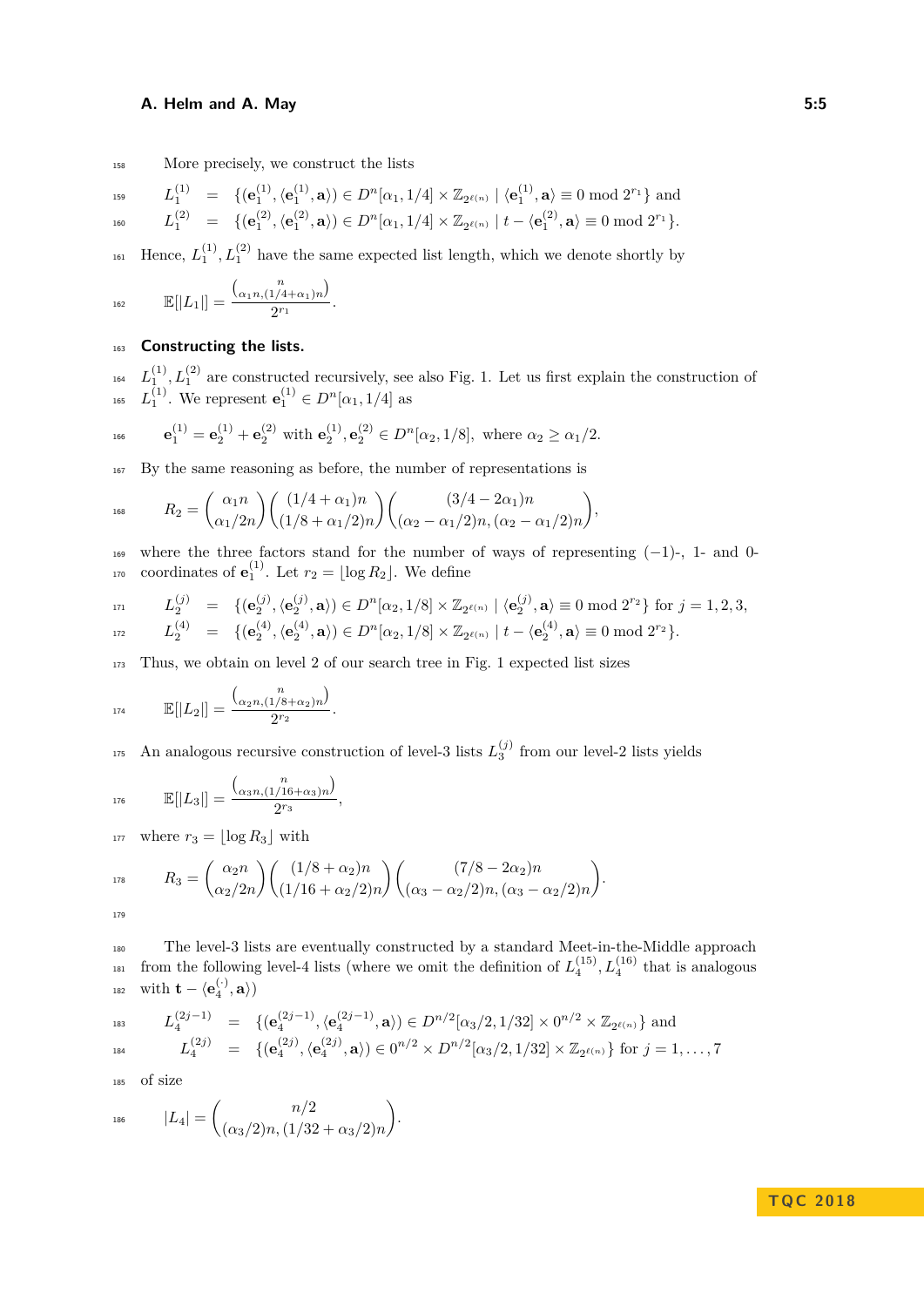<span id="page-5-0"></span>

 $\mathbb{R}^n$ **Figure 1** Tree structure of the BCJ-Algorithm

<sup>187</sup> Let us define indicator variables

$$
X_{i,j} = \langle \mathbf{e}_i^{(2j-1)}, \mathbf{a} \rangle \text{ and } X_{i,j}^+ = \langle \mathbf{e}_i^{(2j)}, \mathbf{a} \rangle \text{ for } i = 1, 2, 3, 4 \text{ and } j = 1, \dots, 2^{i-1}.
$$

By the randomness of **a**, we have  $Pr[X_{i,j} = c] = Pr[X_{i,j}^+ = c] = \frac{1}{2^{\ell(n)}}$  for all  $c \in \mathbb{Z}_{2^{\ell(n)}}$ . Thus, <sup>190</sup> all  $X_{i,j}$ ,  $X_{i,j}^+$  are uniformly distributed in  $\mathbb{Z}_{2^{\ell(n)}}$ , and therefore also uniformly distributed <sup>191</sup> modulo  $2^{r_i}$  for any  $r_i \leq \ell(n)$ . Unfortunately, for fixed *i, j* the pair  $X_{i,j}$ ,  $X_{i,j}^+$  is not independent. <sup>192</sup> We assume in the following that this (mild) dependence does not affect the run time analysis. **Heuristic** 1. For the BCJ runtime analysis, we can treat all pairs  $X_{i,j}$ ,  $X_{i,j}^+$  as independent.

<span id="page-5-1"></span> Under Heuristic [1](#page-5-1) it can easily be shown that for all but a negligible fraction of random subset sum instances the lists sizes are sharply concentrated around their expectation. More precisely, a standard Chernoff bound shows that for all but a negligible fraction of instances the list size of  $L_i^{(j)}$  lies in the interval

<span id="page-5-2"></span>
$$
\mathbb{E}(|L_i|) - \mathbb{E}(|L_i|)^{1/2} \le |L_i| \le \mathbb{E}(|L_i|) + \mathbb{E}(|L_i|)^{1/2} \text{ for } i = 1, 2, 3. \tag{1}
$$

In other words, for all but some pathological instances we have  $|L_i| = \mathcal{O}(\mathbb{E}(|L_i|)).$ 200

<sup>201</sup> We give a description of the BCJ algorithm in Algorithm [1.](#page-6-0) Here we assume in more generality that a subset sum instance  $(\mathbf{a}, t)$  has a solution  $\mathbf{e} \in D^n[0, \beta]$ . As one would expect, 203 Algorithm [1](#page-6-0) achieves its worst-case complexity for  $\beta = \frac{1}{2}$  with a balanced number of zeros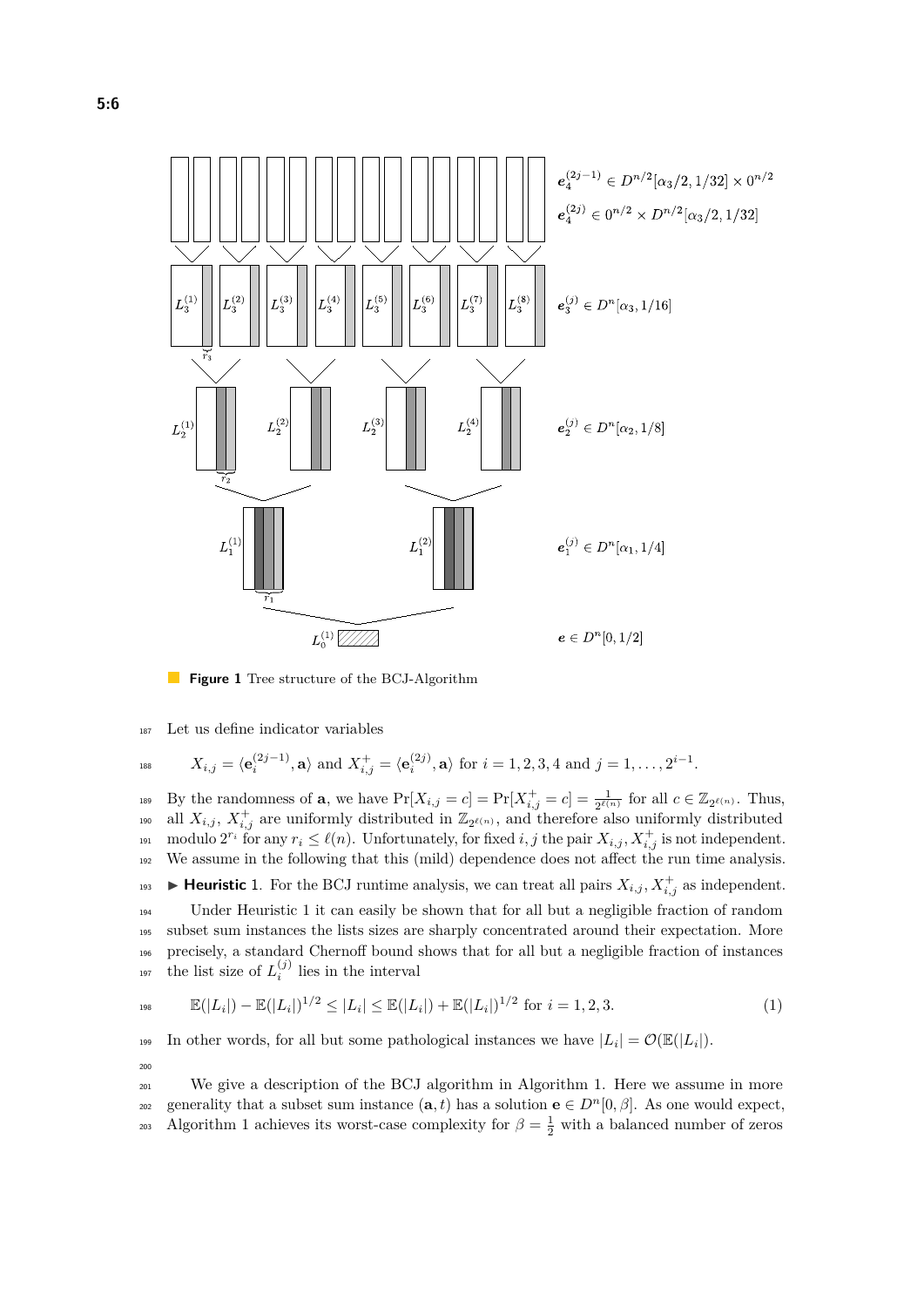<sup>204</sup> and ones in **e**. However, one can also analyze the complexity for arbitrary *β*, as we will do <sup>205</sup> for our quantum version of BCJ.

<sup>206</sup> For generalizing our description from before to arbitrary *β*, we have to simply replace  $e_i^{(j)} \in D^n[\alpha_i, \frac{1}{2}2^{-i}]$  by  $e_i^{(j)} \in D^n[\alpha_i, \beta 2^{-i}]$ .

<span id="page-6-0"></span>**Algorithm 1:** Becker-Coron-Joux (BCJ) algorithm **Input**  $: (\mathbf{a}, t) \in (\mathbb{Z}_{2^{\ell(n)}})^{n+1}, \beta \in [0, 1]$ **Output** : **e**  $\in$   $D^n[0, \beta]$ **Parameters**: Optimize  $\alpha_1, \alpha_2, \alpha_3$ . Construct all level-4 lists  $L_4^{(j)}$  for  $j = 1, \ldots, 16$ .  $\mathbf{for}~i=3$   $\emph{down}~to~0$ <br/> $\mathbf{do}$ Compute  $L_i^{(j)}$  from  $L_{i+1}^{(2j-1)}$ ,  $L_{i+1}^{(2j)}$  for  $j = 1, ..., 2^i$ . **end if**  $|L_0^{(1)}| > 0$  **then** output an arbitrary element from  $L_0^{(1)}$ .

<sup>208</sup> By the discussion before, the final condition  $|L_0^{(1)}| > 0$  in Algorithm [1](#page-6-0) implies that we succeed in constructing a representation  $(\mathbf{e}_1^{(1)}, \mathbf{e}_1^{(2)}) \in (D^n[\alpha_1, \beta n/2])^2$  of  $\mathbf{e} \in D^n[0, \beta]$ , where the  $\mathbf{e}_1^{(j)}$  recursively admit representations  $(\mathbf{e}_2^{(2j-1)}, \mathbf{e}_2^{(2j-1)}) \in (D^n[\alpha_2, \beta n/4])^2$ , and so forth. <sup>211</sup> Thus, one can eventually express

$$
e = \mathbf{e}_4^{(1)} + \mathbf{e}_4^{(2)} + \ldots + \mathbf{e}_4^{(16)}.
$$

 However, notice that we constructed all lists in such a way that on expectation at least one <sup>214</sup> representation survives for every list  $L_i^{(j)}$  from the for-loop of Algorithm [1.](#page-6-0) This implies that the BCJ algorithm succeeds in finding the desired solution **e**, and therefore the leaves of our search tree in Fig. [1](#page-5-0) contain elements that sum up to **e**. The following theorem and its proof show how to optimize the parameters  $\alpha_i$ ,  $i = 1, 2, 3$  such that BCJ's running time is minimized while still guaranteeing a solution.

<span id="page-6-1"></span><sup>219</sup> I **Theorem 2** (BCJ 2011)**.** *Under Heuristic [1](#page-5-1) Algorithm [1](#page-6-0) solves all but a negligible fraction*  $\alpha$ <sup>220</sup> *of random subset sum instances*  $(\mathbf{a}, t) \in (\mathbb{Z}_{2^{\ell(n)}})^{n+1}$  (Definition [1\)](#page-3-1) in time and memory  $2^{0.291n}$ .

<sup>222</sup> **Proof.** Numerical optimization yields the parameters

 $\alpha_1 = 0.0267, \ \alpha_2 = 0.0302, \ \alpha_3 = 0.0180.$ 

<sup>224</sup> This leads to

$$
R_3 = 2^{0.241n}, R_2 = 2^{0.532n}, R_1 = 2^{0.799n}
$$
 representations,

<sup>226</sup> which in turn yield expected list sizes

$$
|L_4| = 2^{0.266n}, \ \mathbb{E}(|L_3|) = 2^{0.2909n}, \ \mathbb{E}(|L_2|) = 2^{0.279n}, \ \mathbb{E}(|L_1|) = 2^{0.217n}, \ \mathbb{E}(|L_0|) = 1.
$$

For  $i = 1, 2, 3$  the level-*i* lists  $L_i^{(j)}$  can be constructed in time  $2^{0.2909n}$  by looking at all pairs <sup>229</sup> in  $L_{i-1}^{(2j-1)} \times L_{i-1}^{(2j)}$ . Under Heuristic [1,](#page-5-1) we conclude by Eq. [\(1\)](#page-5-2) that for all but a negligible fraction of instance we have  $|L_i| = \mathcal{O}(\mathbb{E}(|L_i|))$  for  $i = 1, 2, 3$ . Thus, the total running time and memory complexity can be bounded by  $2^{0.291n}$ .  $232$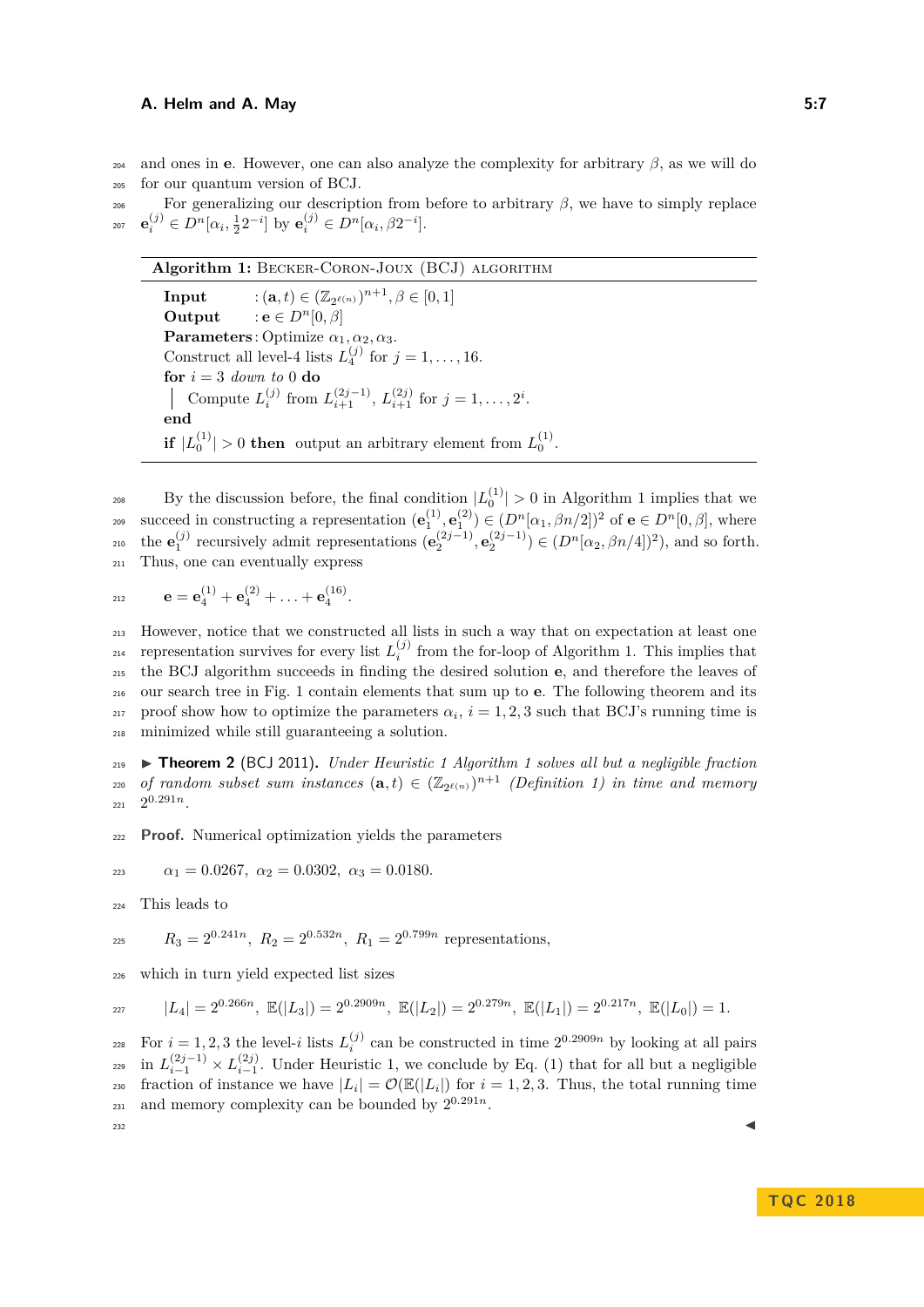#### <span id="page-7-0"></span><sup>233</sup> **4 From Trees to Random Walks to Quantum Walks**

<sup>234</sup> In Section [3,](#page-3-0) we showed how the BCJ algorithm builds a search tree *t* whose root contains a <sup>235</sup> solution **e** to the subset sum problem. More precisely, the analysis of the BCJ algorithm in the proof of Theorem [2](#page-6-1) shows that the leaves of *t* contain a representation  $(e_4^{(1)}, \ldots, e_4^{(16)}) \in$  $L_4^{(1)} \times \ldots \times L_4^{(16)}$  of **e**, i.e.  $\mathbf{e} = \mathbf{e}_4^{(1)} + \ldots + \mathbf{e}_4^{(16)}$ .

#### <sup>238</sup> **Idea of Random Walk.**

 $\sum_{i=1}^{239}$  In a random walk, we no longer enumerate the lists  $L_4^{(j)}$  completely, but only a random subset  $U_4^{(j)} \subseteq L_4^{(j)}$  of some fixed size  $|U_4| := |U_4^{(j)}|$ , that has to be optimized. We run on these 241 projected leaves the original BCJ algorithm, but with parameters  $\alpha_1, \alpha_2, \alpha_3$  that have to be <sub>242</sub> optimized anew. On the one hand, a small  $|U_4|$  yields small list sizes, which in turn speeds <sup>243</sup> up the BCJ algorithm. On the other hand, a small  $|U_4|$  reduces the probability that BCJ succeeds. Namely, BCJ outputs the desired solution **e** iff  $(\mathbf{e}_4^{(1)}, \ldots, \mathbf{e}_4^{(16)}) \in U_4^{(1)} \times \ldots \times U_4^{(16)}$ , <sup>245</sup> which happens with probability

<span id="page-7-1"></span>
$$
\epsilon = \left(\frac{|U_4|}{|L_4|}\right)^{16}.\tag{2}
$$

#### <sup>247</sup> The graph  $G = (V, E)$  of our Random Walk.

<sup>248</sup> We define vertices *V* with labels  $U_4^{(1)} \times \ldots \times U_4^{(16)}$ . Each vertex  $v \in V$  contains the <sup>249</sup> complete BCJ search tree with leaf lists defined by its label. Two vertices with labels  $\ell = U_4^{(1)} \times \ldots \times U_4^{(16)}$  and  $\ell' = V_4^{(1)} \times \ldots \times V_4^{(16)}$  are adjacent iff their symmetric difference is  $|\Delta(\ell, \ell')| = 1$ . I.e., we have  $U_4^{(j)} = V_4^{(j)}$  for all *j* but one  $V_4^{(i)} \neq V_4^{(i)}$  for which  $U_4^{(i)}$ ,  $V_4^{(i)}$ 251 <sup>252</sup> differ by only one element.

253 **Definition 3** (Johnson graph). Given an *N*-size set *L* the Johnson graph  $J(N,r)$  is an <sup>254</sup> undirected graph  $G_J = (V_J, E_J)$  with vertices labeled by all *r*-size subsets of *L*. An edge between two vertices  $v, v' \in V_J$  with labels  $\ell, \ell'$  exists iff  $|\Delta(\ell, \ell')| = 1$ .

In our case, we define  $N = |L_4|, r = |U_4|$  and for each of our 16 lists  $L_4^{(j)}$  its corresponding 257 Johnson graph  $J_i(N, r)$ . However, by our construction above we want that two vertices are <sup>258</sup> adjacent iff they differ in only one element throughout all 16 lists.

<sup>259</sup> Let us therefore first define the Cartesian product of graphs. We will then show that our <sup>260</sup> graph  $G = (V, E)$  is exactly the Cartesian product

$$
J^{16}(N,r) \coloneqq J_1(N,r) \times \ldots \times J_{16}(N,r).
$$

**262 Definition 4.** Let  $G_1 = (V_1, E_1), G_2 = (V_2, E_2)$  be undirected graphs. The Cartesian <sup>263</sup> product  $G_1 \times G_2 = (V, E)$  is defined via

$$
V = V_1 \times V_2 = \{v_1v_2 \mid v_1 \in V_1, v_2 \in V_2\} \text{ and}
$$
  
\n
$$
E = \{(u_1u_2, v_1v_2) \mid (u_1 = v_1 \land (u_2, v_2) \in E_2) \lor ((u_1, v_1) \in E_1 \land u_2 = v_2)\}
$$

Thus, in  $J_1(n,r) \times J_2(n,r)$  the labels  $v_1v_2$  are Cartesian products of the labels  $U_4^{(1)}$ ,  $U_4^{(2)}$ . An edge in  $J_1(n,r) \times J_2(n,r)$  is set between two vertices with labels  $U_4^{(1)} \times U_4^{(2)}$ ,  $V_4^{(1)} \times V_4^{(2)}$ 267 <sup>268</sup> iff  $U_4^{(1)} = V_4^{(1)}$  and  $U_4^{(2)}$ ,  $V_4^{(2)}$  differ by exactly one element or vice versa, as desired.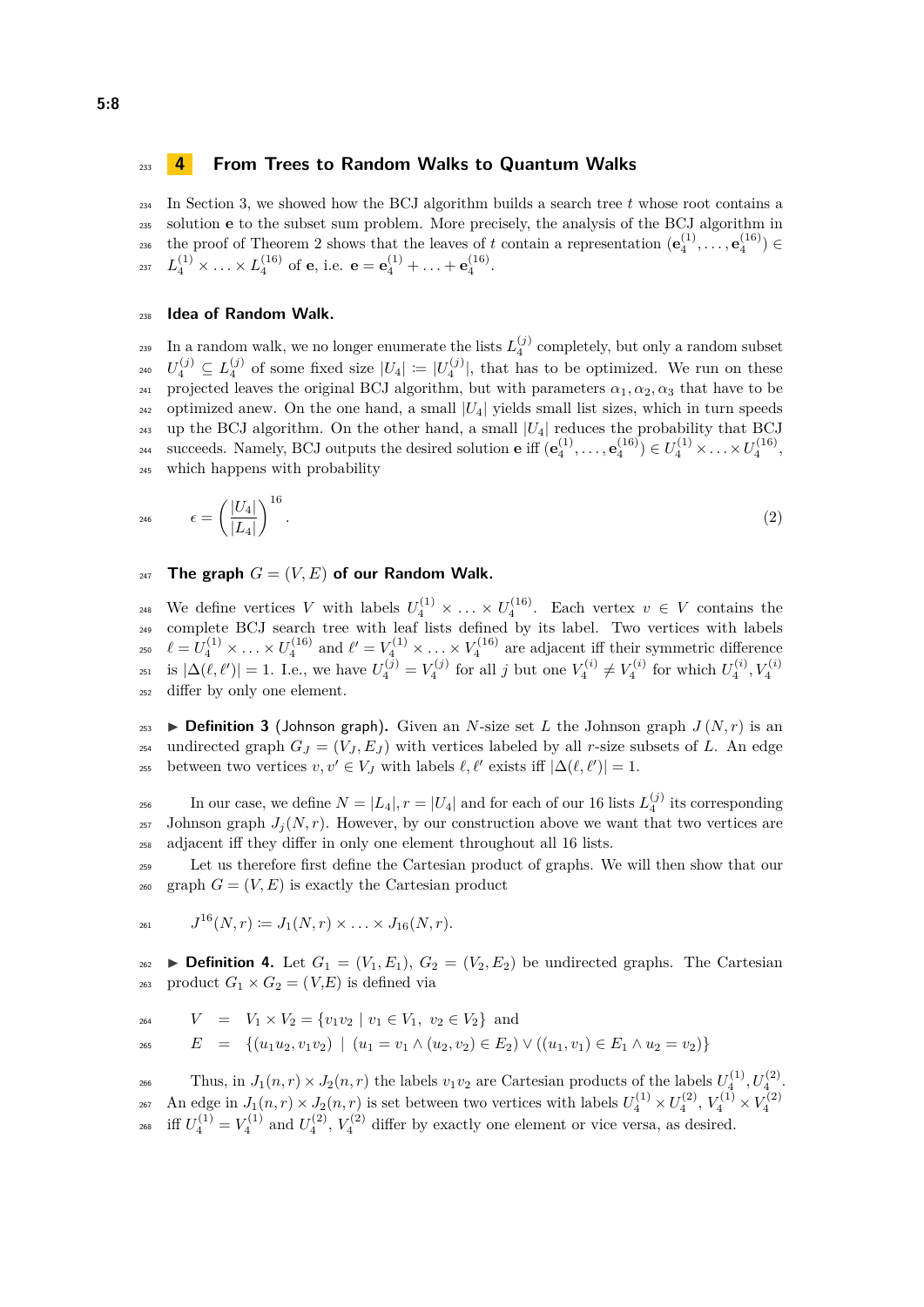#### <sup>269</sup> **Mixing time.**

<sup>270</sup> The mixing time of a random walk depends on its so-called spectral gap.

**Definition 5** (Spectral gap). Let *G* be an undirected graph. Let  $\lambda_1, \lambda_2$  be the eigenvalues <sup>272</sup> with largest absolute value of the transition matrix of the random walk on *G*. Then the *zrs spectral gap* of a random walk on *G* is defined as  $\delta(G) := |\lambda_1| - |\lambda_2|$ .

For Johnson graphs it is well-known that  $\delta(J(N,r)) = \frac{N}{r(N-r)} = \Omega(\frac{1}{r})$ . The following <sup>275</sup> lemma shows that for our graph  $J^{16}(N,r)$  we have as well

<span id="page-8-0"></span>
$$
276 \qquad \delta(J^{16}(N,r)) = \Omega\left(\frac{1}{r}\right) = \Omega\left(\frac{1}{|U_4|}\right). \tag{3}
$$

 $I_{277}$   $\blacktriangleright$  **Lemma 6** (Kachigar, Tillich [\[16\]](#page-15-6)). Let  $J(N,r)$  be a Johnson graph, and let  $J^m(N,r)$  := *m* × *i*=1  $Z_{278}$   $\times$  *J*  $(n,r)$ *. Then*  $\delta$   $(J^m) \geq \frac{1}{m}\delta$   $(J)$ *.* 

#### <sup>279</sup> **Walking on** *G***.**

280 We start our random walk on a random vertex  $v \in V$ , i.e. we choose random  $U_4^{(j)} \subseteq L_4^{(j)}$  for  $j = 1, \ldots, 16$  and compute the corresponding BCJ tree  $t_v$  on these sets. This computation of 282 the starting vertex *v* defines the *setup cost*  $T<sub>S</sub>$  of our random walk.

<sup>283</sup> Let us quickly compute *T<sup>S</sup>* for the BCJ algorithm, neglecting all polynomial factors. <sup>284</sup> The level-4 lists  $U_4^{(j)}$  can be computed and sorted with respect to the inner products <sup>285</sup>  $\langle \mathbf{e}_4^{(j)}, \mathbf{a} \rangle \bmod 2^{r_3}$  in time  $|U_4|$ . The level-3 lists contain all elements from their two level-4 children lists that match on the inner products. Thus we expect  $\mathbb{E}(|U_3|) = |U_4|^2 / 2^{r_3}$  elements <sup>287</sup> that match on their inner products. Analogous, we compute level-2 lists in expected time <sup>288</sup>  $|U_3|^2/2^{r_2-r_3}$ . However, now we have to filter out all  $e_2^{(j)}$  that do not possess the correct weight distribution, i.e. the desired number of  $(-1)$ s, 0s, and 1s. Let us call any level-i  $e_i^{(j)}$ 289 <sup>290</sup> consistent if  $e_i^{(j)}$  has the correct weight distribution on level *i*. Let  $p_{3,2}$  denote the probability <sup>291</sup> that a level-2 vector constructed as a sum of two level-3 vectors is consistent. From Section [3](#page-3-0) <sup>292</sup> we have

$$
e^{293} \qquad \frac{|L_3|^2}{2^{r_2-r_3}} \cdot p_{3,2} = \mathbb{E}(|L_2|),
$$

<sup>294</sup> which implies

$$
p_{3,2} := \frac{\binom{n}{\alpha_2 n, (1/8 + \alpha_2)n}}{\binom{n}{\alpha_3 n, (1/16 + \alpha_3)n}^2} \cdot 2^{r_2 - r_3}.
$$

Thus, after filtering for the correct weight distribution we obtain an expected level-2 list size of  $\mathbb{E}(|U_2|) = |U_3|^2/2^{r_2-r_3} \cdot p_{3,2}$ . Analogous, on level 1 we obtain expected list size 298  $\mathbb{E}(|U_1|) = |U_2|^2 / 2^{r_1 - r_2} \cdot p_{2,1}$  with

$$
p_{2,1} := \frac{\binom{n}{\alpha_1 n, (1/4 + \alpha_1)n}}{\binom{n}{\alpha_2 n, (1/8 + \alpha_2)n}^2} \cdot 2^{r_1 - r_2}.
$$

300 The level-0 list can be computed in expected time  $|U_1|^2/2^{n-r_1}$ . In total we obtain

$$
\mathbb{E}[T_S] = \max\left\{|U_4|, \frac{|U_4|^2}{2^{r_3}}, \frac{|U_3|^2}{2^{r_2-r_3}}, \frac{|U_2|^2}{2^{r_1-r_2}}, \frac{|U_1|^2}{2^{n-r_1}}\right\}
$$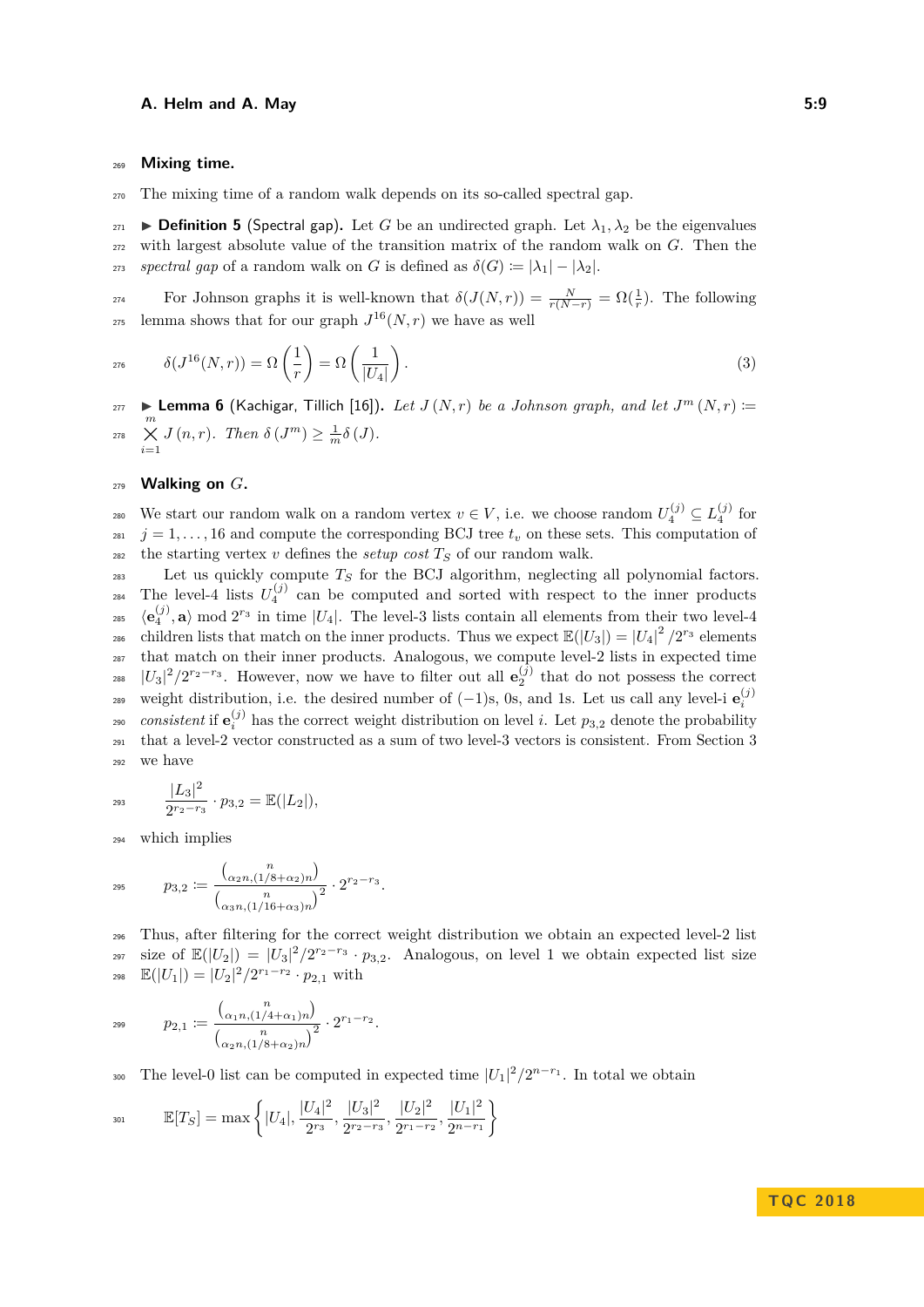<sup>302</sup> Analogous to the reasoning in Section [3](#page-3-0) (see Eq. [1\)](#page-5-2), for all but a negligible fraction of random so subset sum instances we have  $|U_i| = \mathcal{O}(\mathbb{E}(|U_i|))$ . Thus, for all but a negligible fraction of <sup>304</sup> instances and neglecting constants we have

<span id="page-9-0"></span>
$$
T_S = \max\left\{|U_4|, \frac{|U_4|^2}{2^{r_3}}, \frac{\mathbb{E}(|U_3|)^2}{2^{r_2 - r_3}}, \frac{\mathbb{E}(|U_2|)^2}{2^{r_1 - r_2}}, \frac{\mathbb{E}(|U_1|)^2}{2^{n - r_1}}\right\}
$$
(4)

$$
\leq \max \left\{ |U_4|, \frac{|U_4|^2}{2^{r_3}}, \frac{|U_4|^4}{2^{r_2+r_3}}, \frac{|U_4|^8}{2^{r_1+r_2+2r_3}}, \frac{|U_4|^{16}}{2^{r_1+r_1+2r_2+4r_3}} \right\} \ \coloneqq \tilde{T}_S. \tag{5}
$$

<sup>307</sup> If *t<sup>v</sup>* contains a non-empty root with subset-sum solution **e**, we denote *v marked*. Hence, <sup>308</sup> we walk our graph  $G = J_1(|L_4|, |U_4|) \times \ldots \times J_{16}(|L_4|, |U_4|)$  until we hit a marked vertex, <sup>309</sup> which solves subset sum.

<span id="page-9-2"></span>310 The cost for checking whether a vertex *v* is marked is denoted *checking cost*  $T_C$ . In <sup>311</sup> our case checking can be done easily by looking at *tv*'s root. Thus, we obtain (neglecting <sup>312</sup> polynomials)

$$
T_C = 1.\t\t(6)
$$

Since any neighboring vertices  $v, v'$  in *G* only differ by one element in some leaf  $U_4^{(j)}$ , <sup>315</sup> when walking from *v* to *v'* we do not have to compute the whole tree  $t_{v'}$  anew, but instead <sup>316</sup> we update  $t_v$  to  $t_{v'}$  by changing the nodes on the path from list  $U_4^{(j)}$  to its root accordingly. 317 The cost of this step is therefore called *update cost*  $T_U$ . Our cost  $T_U$  heavily depends on the  $\frac{318}{100}$  way we internally represent  $t_v$ . In the following, we define a data structure that allows for <sup>319</sup> optimal *update cost* per operation.

#### <sup>320</sup> **4.1 Data Structure for Updates**

 Let us assume that we have a data structure that allows the three operations search, insertion and deletion in time logarithmic in the number of stored elements. In Bernstein et al. [**?**], it is e.g. suggested to use radix trees. Since our lists have exponential size and we ignore polynomials in the run time analysis, every operation has cost 1. This data structure also <sup>325</sup> ensures the uniqueness of quantum states  $|U_4^{(1)},...,U_4^{(16)}\rangle$ , which in turn guarantees correct interference of quantum states with identical lists.

#### <sup>327</sup> **Definition of data structure.**

<span id="page-9-1"></span>Recall from Section [3,](#page-3-0) that BCJ level-4 lists are of the form  $L_4^{(j)} = \{(\mathbf{e}_4^{(j)}, \langle \mathbf{e}_4^{(j)}, \mathbf{a} \rangle)\}\.$  For our  $U_4^{(j)} \subset L_4^{(j)}$  we store in our data structure the  $e_4^{(j)}$  and their inner products with **a** separately <sup>330</sup> in

$$
E_4^{(j)} = \{ \mathbf{e}_4^{(j)} \mid \mathbf{e}_4^{(j)} \in U_4^{(j)} \} \text{ and } S_4^{(j)} = \{ (\langle \mathbf{e}_4^{(j)}, \mathbf{a} \rangle, \mathbf{e}_4^{(j)}) \mid \mathbf{e}_4^{(j)} \in U_4^{(j)} \},\tag{7}
$$

where in  $S_4^{(j)}$  elements are addressed via their first datum  $\langle \mathbf{e}_4^{(j)}, \mathbf{a} \rangle$ . Analogous, for  $U_i^{(j)}$ ,  $i = 3, 2, 1$  we also build separate  $E_i^{(j)}$  and  $S_i^{(j)}$ . For the root list  $U_0^{(1)}$ , it suffices to build зз4  $E_0^{(1)}$ .

We denote the operations on our data structure as follows. Insert $(E_i^{(j)}, \mathbf{e})$  inserts **e**  $E_i^{(j)}$ , whereas Delete $(E_i^{(j)}, \mathbf{e})$  deletes one entry **e** from  $E_i^{(j)}$ . Furthermore,  $\{\mathbf{e}_i\} \leftarrow$  $\text{Search}(S_i^{(j)}, \langle \mathbf{e}_i^{(j)}, \mathbf{a} \rangle)$  returns the list of all  $\mathbf{e}_i$  with first datum  $\langle \mathbf{e}_i^{(j)}, \mathbf{a} \rangle$ .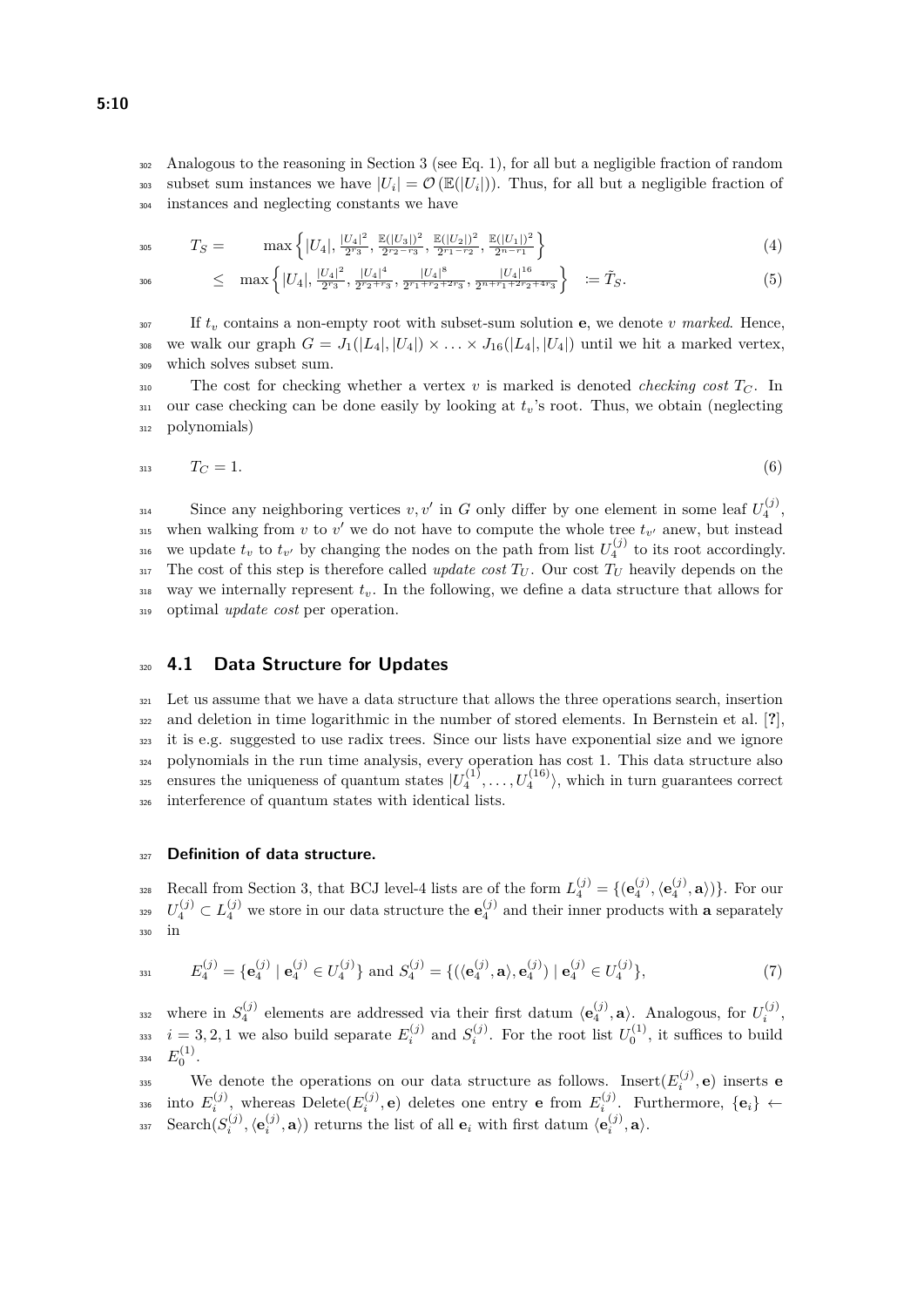### <sup>338</sup> **Deletion/Insertion of an element.**

 $\sum_{i=1}^{339}$  Our random walk replaces a list element in exactly one of the leaf lists  $U_4^{(j)}$ . We can perform <sup>340</sup> the update by first deleting the replaced element and update the path to the root accordingly, <sup>341</sup> and second adding the new element and again updating the path to the root.

<sup>342</sup> Let us look more closely at the deletion process. On every level we delete a value, and <sup>343</sup> then compute via the sibbling vertex, which values we have to be deleted recursively on the <sup>344</sup> parent level. For illustration, deletion of **e** in  $U_4^{(3)}$  triggers the following actions.

345 **Self** Let 
$$
(E_4^{(3)}, \mathbf{e})
$$
.  
\n346 **Self** Let  $(E_4^{(4)}, \mathbf{e})$  and  $(E_4^{(4)}, \mathbf{e})$  and  $(E_4^{(4)}, \mathbf{e})$  and  $(E_4^{(4)})$ .  
\n347 **Self** Let  $(E_4^{(2)}, \mathbf{e}_3^{(2)})$   
\n348 **Self** Let  $(E_4^{(2)}, \mathbf{e}_3^{(2)})$   
\n349 **Self** Let  $(E_4^{(2)}, \mathbf{e}_3^{(2)})$   
\n349 **Self** Let  $(E_4^{(1)}, \mathbf{e}_3^{(2)}, \mathbf{e}_3^{(2)})$   
\n340 **Self** Let  $(E_4^{(1)}, \mathbf{e}_3^{(1)})$   
\n341 **Self** Let  $(E_4^{(1)}, \mathbf{e}_2^{(1)})$   
\n342 **Self** Let  $(E_4^{(1)}, \mathbf{e}_2^{(1)})$   
\n343 **Self** Let  $(E_4^{(1)}, \mathbf{e}_2^{(1)})$   
\n344 **Self** Let  $(E_4^{(1)}, \mathbf{e}_2^{(1)})$   
\n345 **Self** Let  $(E_4^{(1)}, \mathbf{e}_2^{(1)})$   
\n346 **Self**  $(E_4^{(2)}, \mathbf{e}_2^{(1)})$   
\n347 **Self**  $(E_4^{(2)}, \mathbf{e}_3^{(1)})$   
\n348 **Self**  $(E_4^{(2)}, \mathbf{e}_2^{(1)})$   
\n349 **Self**  $(E_4^{(2)}, \mathbf{e}_2^{(1)})$   
\n340 **Self**  $(E_4^{(2)}, \mathbf{e}_2^{(1)})$   
\n341 **Self**  $(E_4^{(2)}, \mathbf{e}_2^{(1)})$   
\n343 **Self**  $(E_4^{(2)}, \mathbf{e}_2^{(1$ 

<sup>358</sup> Insertion of an element is analogous to deletion. Hence, the expected *update cost* is

<span id="page-10-0"></span>
$$
\mathbb{E}(T_U) = \max\left\{1, \frac{|U_4|}{2^{r_3}}, \frac{|U_4|\mathbb{E}(|U_3|)}{2^{r_2}}, \frac{|U_4|\mathbb{E}(|U_3|)\mathbb{E}(|U_2|)}{2^{r_1}}, \frac{|U_4|\mathbb{E}(|U_3|)\mathbb{E}(|U_2|)\mathbb{E}(|U_2|)\mathbb{E}(|U_1|)}{2^n}\right\} \tag{8}
$$
\n
$$
\leq \max\left\{1, \frac{|U_4|}{|U_4|^3}, \frac{|U_4|^7}{|U_4|^{15}}, \frac{|U_4|^{15}}{2^n}\right\} \tag{9}
$$

$$
\leq \max\left\{1, \frac{|U_4|}{2^{r_3}}, \frac{|U_4|^3}{2^{r_2+r_3}}, \frac{|U_4|^7}{2^{r_1+r_2+2r_3}}, \frac{|U_4|^{15}}{2^n}\right\} := \tilde{T}_U. \tag{9}
$$

<span id="page-10-2"></span><sup>361</sup> Notice that for the upper bounds  $\tilde{T}_S$ ,  $\tilde{T}_U$  from Eq. [\(5\)](#page-9-0) and [\(9\)](#page-10-0) we have

$$
\tilde{T}_S = |U_4| \cdot \tilde{T}_U. \tag{10}
$$

#### <sup>363</sup> **Quantum Walk Framework**

<sup>364</sup> While random walks take time  $T = T_S + \frac{1}{\epsilon} (T_C + \frac{1}{\delta} T_U)$ , their quantum counterparts achieve <sup>365</sup> some significant speedup due to their rapid mixing, as summarized in the following theorem.

<span id="page-10-1"></span> **I Theorem 7** (Magniez et al. [\[19\]](#page-15-5)). Let  $G = (V, E)$  be a regular graph with eigenvalue gap  $\delta > 0$ . Let  $\epsilon > 0$  be a lower bound on the probability that a vertex chosen randomly of G *is marked. For a random walk on*  $G$ *, let*  $T_S$ ,  $T_U$ ,  $T_C$  *be the setup, update and checking cost. Then there exists a quantum algorithm that with high probability finds a marked vertex in* <sup>370</sup> *time*

$$
T = T_S + \frac{1}{\sqrt{\epsilon}} \left( T_C + \frac{1}{\sqrt{\delta}} T_U \right).
$$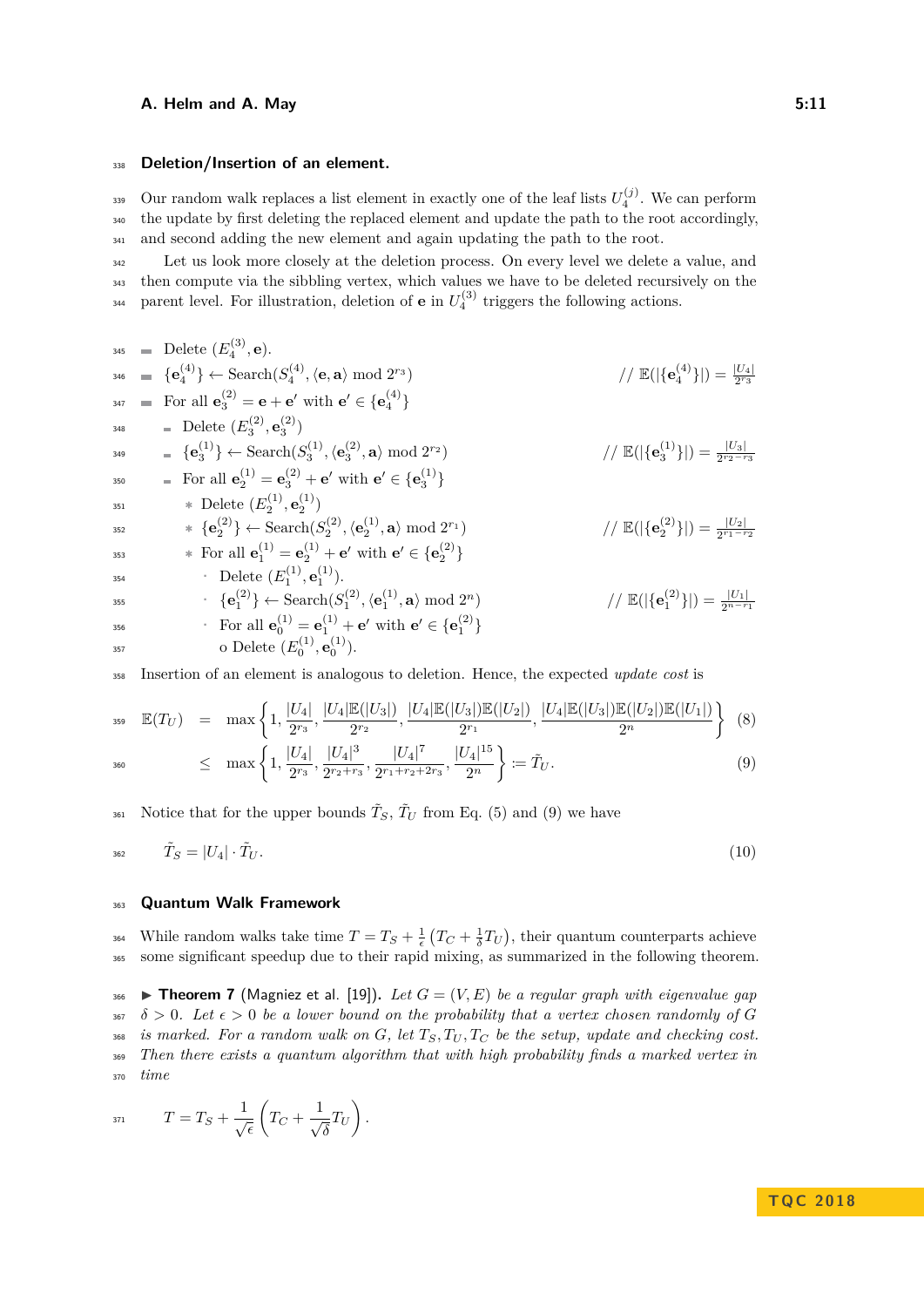#### **Stopping unusually long updates**

 Recall that for setup, we showed that all instances but an exponentially small fraction finish the construction of the desired data structure in time  $T_S$ . However, the update cost is determined by the maximum cost over all *superexponentially many* vertices in a superposition. So even one node with unusually slow update may ruin our run time.

<sup>377</sup> Therefore, we modify our quantum walk algorithm QW by imposing an upper bound 378 of  $\kappa = \text{poly}(n)$  steps for the update. After  $\kappa$  steps, we simply stop the update of all nodes 379 and proceed as if the update has been completed. We denote by STOP-QW the resulting algorithm.

 A first drawback of stopping is that some nodes that would get marked in QW, might stay unmarked in Stop-QW. However, since the event of stopping should not dependent on whether a node is marked or not, the ratio between marked and unmarked nodes and thus the success probability  $\epsilon$  should not change significantly between QW and STOP-QW. Moreover, under Heuristic [1](#page-5-1) and a standard Chernoff argument the probability of a node not finishing his update properly after  $\kappa$  steps is exponentially small.

 A second drawback of stopping is that unfinished nodes partially destroy the structure of the Johnson graph, since different (truncated) representations of the same node do no longer interfere properly in a quantum superposition. We conjecture that this only mildly affects the spectral gap of the graph. A possible direction to prove such a conjecture might be to allow some kind of *self-repairing process* for a node. If a node cannot finish its update <sup>392</sup> in time in one step, it might postpone the remaining work to subsequent steps to amortize the cost of especially expensive updates. After the repair work, a node then again joins the correct Johnson graph data structure in quantum superposition.

<sup>395</sup> In the following heuristic, we assume that the change from QW to STOP-QW changes 396 the success probability  $\epsilon$  and the bound  $\delta$  for the spectral gap only by a polynomial factor. 397 This in turn allows us to analyze STOP-QW with the known parameters  $\epsilon, \delta$  from QW.

<span id="page-11-1"></span>**I Heuristic** 2. Let  $\epsilon$  be the fraction of marked states and  $\delta$  be the spectral gap of the random walk in QW. Then the fraction of marked states in STOP-QW is at least  $\epsilon_{stop} = \frac{\epsilon}{poly(n)}$ , and the spectral gap of the random walk on the graph in STOPQW is at least  $\delta_{stop} = \frac{\delta}{\text{poly}(n)}$ . Moreover, the stationary distribution of Stop-QW is close to the distribution of its setup. Namely, we obtain with high probability a random node of the Johnson graph with correctly built data structure.

 We would like to point out that Kachigar-Tillich [\[16\]](#page-15-6) already used (implicitly) the same assumption as Heuristic [2](#page-11-1) for the analysis of decoding algorithms. With the upcoming NIST standardization for post-quantum cryptography, there is an even stronger need to analyze quantum algorithms for cryptographic problems. There is a strong need to provide more solid theoretical foundations that justify assumptions like Heuristic [2,](#page-11-1) since cryptographic parameter selections will be based on best quantum attacks. Hence, any progress in proving Heuristic [2](#page-11-1) finds a broad spectrum of applications in the cryptographic community.

#### <span id="page-11-0"></span>**5 Results**

 In this section, we describe the BCJ algorithm enhanced by a quantum random walk, see Algorithm [2.](#page-12-0) Our following main theorem shows the correctness of our quantum version of the BCJ algorithm and how to optimize the parameters for achieving the stated complexity.

<span id="page-11-2"></span> I **Theorem 8** (BCJ-QW Algorithm)**.** *Under Heuristic [1](#page-5-1) and Heuristic [2,](#page-11-1) Algorithm [2](#page-12-0) solves* 416 *with high probability all but a negligible fraction of random subset sum instances*  $(\mathbf{a}, t) \in$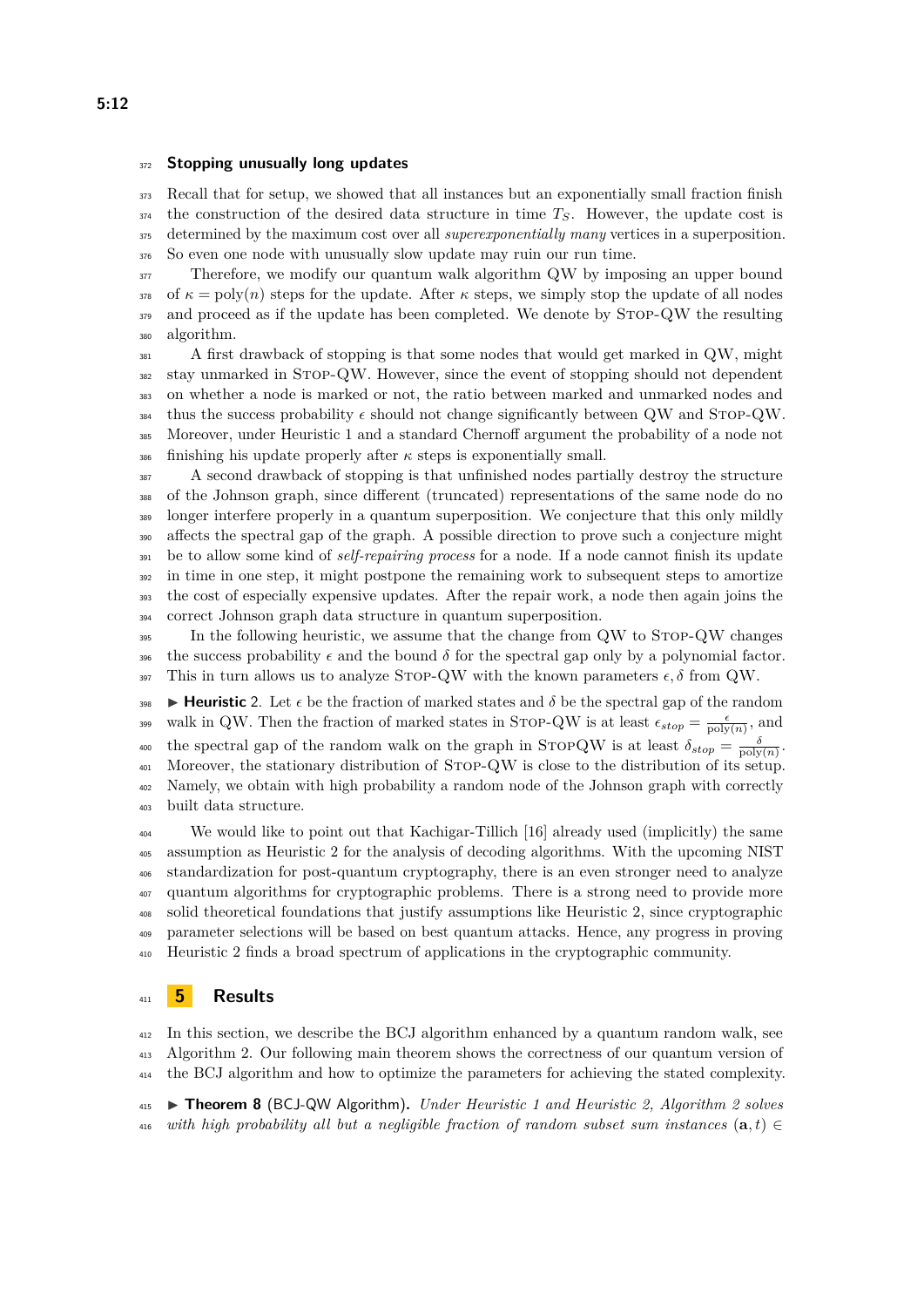**Algorithm 2:** BCJ-QW algorithm

**Input**  $: (\mathbf{a}, t) \in (\mathbb{Z}_{2^{\ell(n)}})^{n+1}, \beta \in [0, 1]$ **Output** : **e**  $\in$   $D^n[0, \beta]$ **Parameters** : Optimize  $\alpha_1, \alpha_2, \alpha_3$ . Construct all level-4 lists  $E_4^{(j)}$  and  $S_4^{(j)}$ . **⊳** SETUP (see Eq. [\(7\)](#page-9-1)) Construct all level-3 lists  $E_3^{(j)}$  and  $S_3^{(j)}$  for  $j = 1, \ldots, 8$ . Construct all level-2 lists  $E_2^{(j)}$  and  $S_2^{(j)}$  for  $j = 1, \ldots, 4$ . Construct all level-1 lists  $E_1^{(j)}$  and  $S_1^{(j)}$  for  $j = 1, 2$ . Construct level-0 list  $E_0$ . **while**  $E_0 \neq \emptyset$  **do**  $\triangleright$  CHECK **for** 1*/ δ times (via phase estimation)* **do** Take a quantum step of the walk.  $\triangleright$  UPDATE Update the data structure accordingly, **stop** after  $\kappa = \text{poly}(n)$  steps. **end end** Output  $e \in E_0$ .

<span id="page-12-0"></span> $\left( \mathbb{Z}_{2^{\ell(n)}} \right)^{n+1}$  (as defined in Definition [1\)](#page-3-1) in time and memory  $2^{0.226n}$ .

<sup>418</sup> **Proof.** By Theorem [7,](#page-10-1) the running time *T* of Algorithm [2](#page-12-0) can be expressed as

$$
T = T_S + \frac{1}{\sqrt{\epsilon_{stop}}} \left( T_C + \frac{1}{\sqrt{\delta_{stop}}} T_U \right).
$$

 $\frac{420}{420}$  We recall from Heuristic [2,](#page-11-1) Eq. [\(2\)](#page-7-1), [\(3\)](#page-8-0) and [\(6\)](#page-9-2)

$$
\epsilon_{stop} \approx \epsilon = \left(\frac{|U_4|}{|L_4|}\right)^{16}, \ \delta_{stop} \approx \delta = \Omega\left(\frac{1}{|U_4|}\right) \text{ and } T_C = 1,
$$

 $422$  where the  $\approx$ -notation suppresses polynomial factors.

423

**Let** us first find an optimal size of  $|U_4|$ . Plugging  $\epsilon, \delta$  and  $T_C$  into *T* and neglecting <sup>425</sup> constants yields run time

$$
T = T_S + |L_4|^8 |U_4|^{-15/2} T_U.
$$

427 Let us substitute  $T_U$  by its expectation  $\mathbb{E}[T_U]$ . We later show that  $T_U$  and  $\mathbb{E}[T_U]$  differ by <sup>428</sup> only a polynomial factor, and thus do not change the analysis. We can upper bound the right hand side using our bounds  $\tilde{T}_S \geq T_S$ ,  $\tilde{T}_U \geq \mathbb{E}[T_U]$  from Eq. [\(5\)](#page-9-0) and [\(9\)](#page-10-0). We minimize <sup>430</sup> the resulting term by equating both summands

$$
I_{31} \qquad \tilde{T}_S = |L_4|^8 |U_4|^{-15/2} \tilde{T}_U.
$$

<sup>432</sup> Using the relation  $\tilde{T}_S = |U_4| \cdot \tilde{T}_U$  from Eq. [\(10\)](#page-10-2) results in

$$
u_{33} \t |U_4| = |L_4|^{16/17}.
$$

 $\mathbb{E}[T_U] = |U_4| \cdot \mathbb{E}[T_U]$ . Thus for minimizing the runtime *T* of 435 Algorithm [2,](#page-12-0) we have to minimize the term  $\max\{T_S, |U_4| \cdot \mathbb{E}[T_U]\}$ , which equals *T* up to a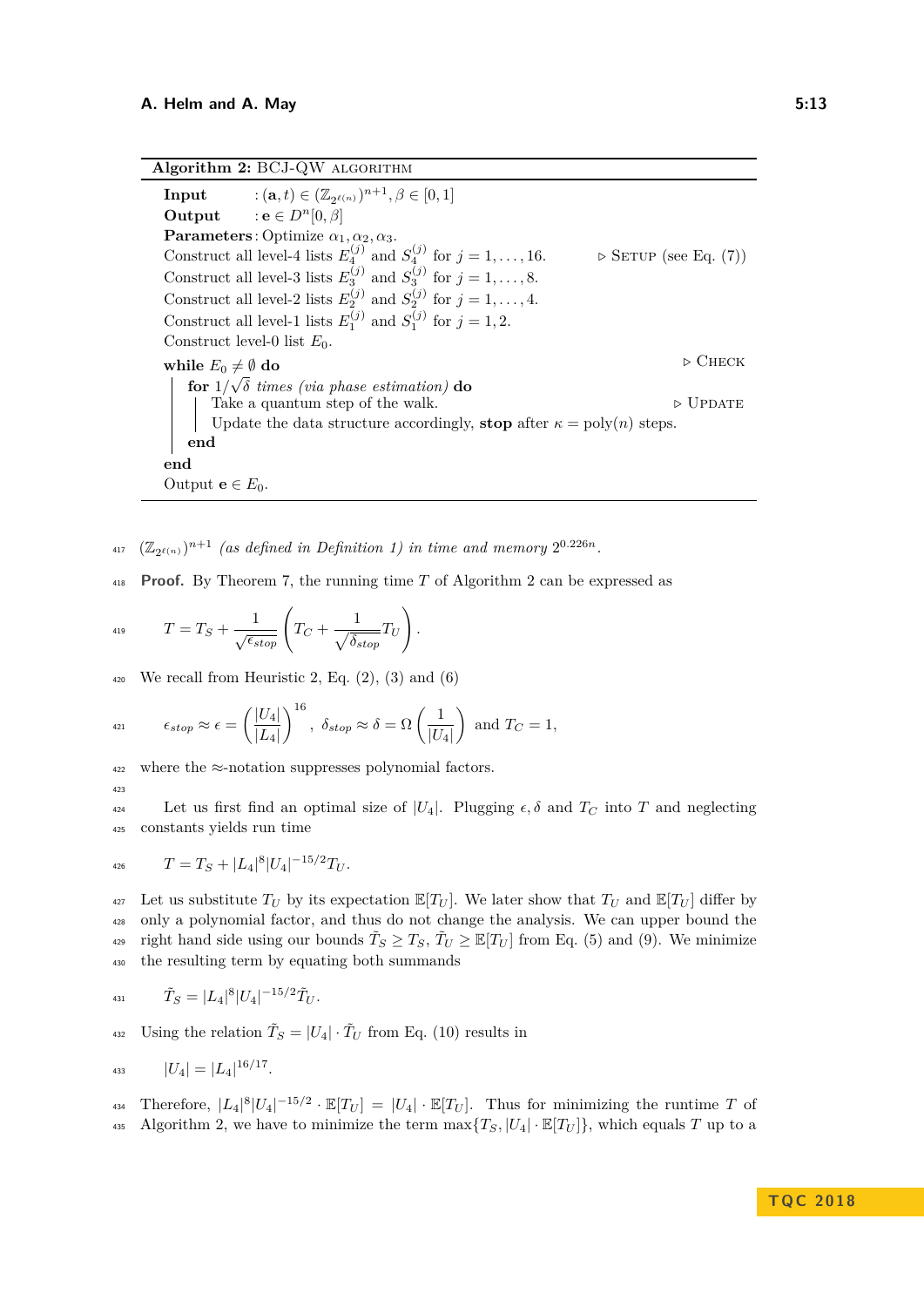<sup>436</sup> factor of at most 2. Recall from Eq. [\(4\)](#page-9-0), which holds under Heuristic [1](#page-5-1) and for all but a <sup>437</sup> negligible fraction of instances, and Eq. [\(8\)](#page-10-0) that

$$
T_S = \max\left\{|U_4|, \frac{|U_4|^2}{2^{r_3}}, \frac{\mathbb{E}(|U_3|)^2}{2^{r_2-r_3}}, \frac{\mathbb{E}(|U_2|)^2}{2^{r_1-r_2}}, \frac{\mathbb{E}(|U_1|)^2}{2^{n-r_1}}\right\},
$$
  

$$
\mathbb{E}[T_U] = \max\left\{1, \frac{|U_4|}{2^{r_3}}, \frac{|U_4|\mathbb{E}(|U_3|)}{2^{r_2}}, \frac{|U_4|\mathbb{E}(|U_3|)\mathbb{E}(|U_2|)}{2^{r_1}}, \frac{|U_4|\mathbb{E}(|U_3|)\mathbb{E}(|U_2|)\mathbb{E}(|U_2|)\mathbb{E}(|U_1|)}{2^n}\right\}.
$$

440 Numerical optimization for minimizing  $\max\{T_S, |U_4| \cdot \mathbb{E}[T_U]\}$  leads to parameters

$$
\alpha_1 = 0.0120, \ \alpha_2 = 0.0181, \ \alpha_3 = 0.0125.
$$

<sup>442</sup> This gives

<sup>443</sup> 
$$
2^{r_3} = 2^{0.2259n}
$$
,  $2^{r_2} = 2^{0.4518n}$ ,  $2^{r_1} = 2^{0.6627n}$  representations,

<sup>444</sup> which in turn yield expected list sizes

$$
|U_4| = 2^{0.2259n}, \ \mathbb{E}(|U_3|) = 2^{0.2259n}, \ \mathbb{E}(|U_2|) = 2^{0.2109n}, \ \mathbb{E}(|U_1|) = 2^{0.1424n}.
$$

<sup>446</sup> Plugging these values into our formulas for  $T_S$ ,  $\mathbb{E}[T_U]$  gives

$$
T_S = \max\{2^{0.2259n}, 2^{0.2259n}, 2^{0.2259n}, 2^{0.2109n}, 2^{-0.0524n}\}\text{ and}
$$

$$
\text{448} \qquad \qquad |U_4|\cdot \mathbb{E}[T_U] \quad = \quad \max\{2^{0.2259n}, 2^{0.2259n}, 2^{0.2259n}, 2^{0.2259n}, 2^{0.0310n}\}.
$$

449 It follows that  $\mathbb{E}[T_U] = 1$ . Since we have  $T_U \le \kappa = \text{poly}(n)$  by definition in Algorithm [2,](#page-12-0) the 450 values  $T_U$  and  $\mathbb{E}[T_U]$  differ by only a polynomial factor that we can safely ignore (by rounding <sup>451</sup> up the runtime exponent). Thus, we conclude that Algorithm [2](#page-12-0) runs in time  $T = 2^{0.226n}$  $\text{using } |U_4| = 2^{0.226n} \text{ memory.}$ 

<span id="page-13-0"></span>

**Figure 2**  $c = \frac{\log T}{n}$  as a function of  $\beta$  for BCJ-QW

453

 $454$  **Exercise** F Remark. As in the classical BCJ case, a tree depth of 4 seems to be optimal for BCJ-QW.

<sup>455</sup> When analyzing varying depths, we could not improve over the run time from Theorem [8.](#page-11-2)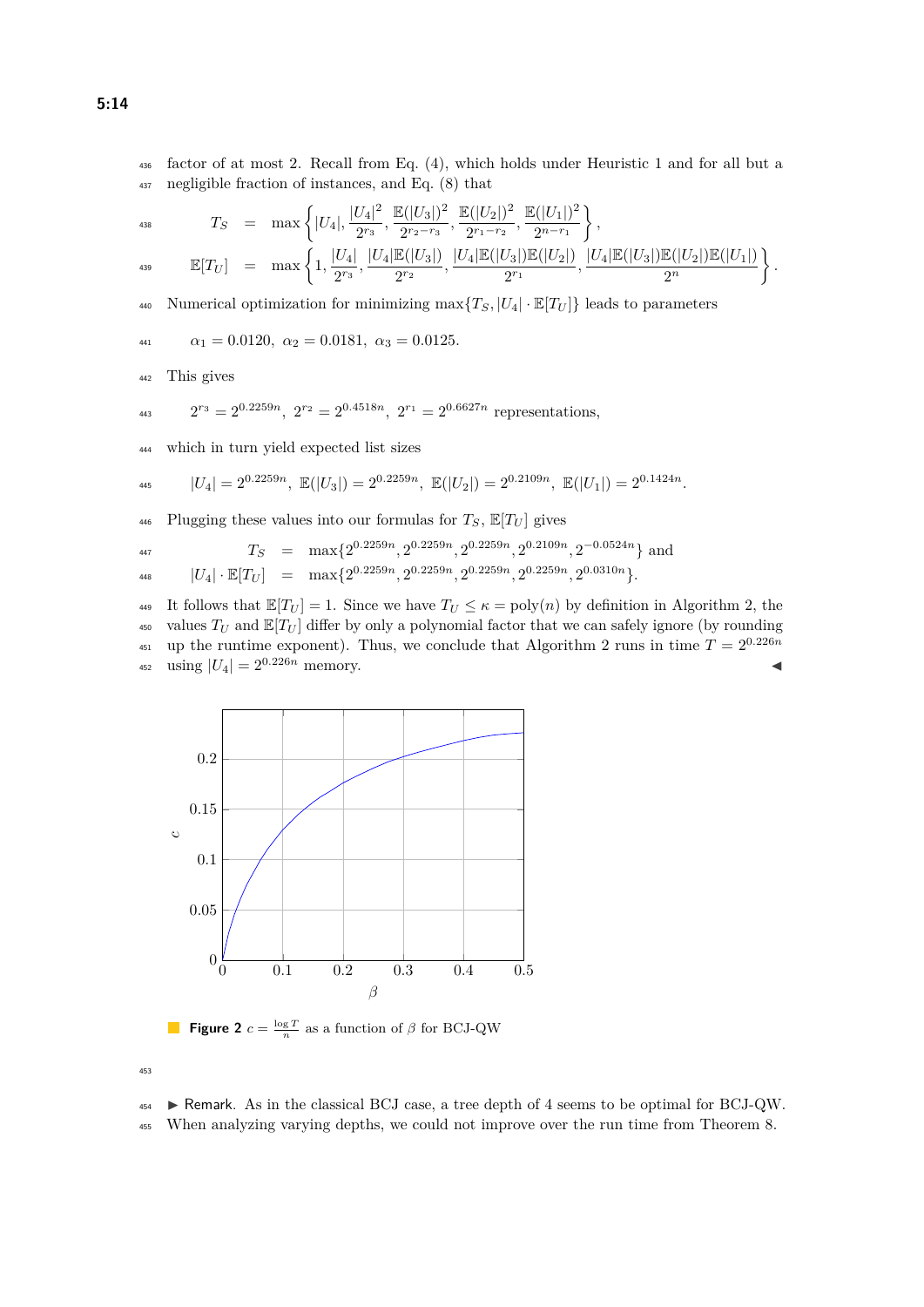### **Complexity for the unbalanced case.**

<sup>457</sup> We also analyzed subset sum instances with  $t = \sum_{i \in I} a_i$ , where  $|I| = \beta n$  for arbitrary  $\beta \in [0, 1].$  Notice that w.l.o.g. we can assume  $\beta \leq 1/2$ , since for  $\beta > 1/2$  we can solve a subset sum instance with target  $t' = \sum_{i=1}^{n} a_i - t$ . Hence, the complexity graph is symmetric 460 around  $\beta = 1/2$ . Fig. [2](#page-13-0) shows the run time exponent *c* for our BCJ-QW algorithm with time <sup>461</sup>  $T = 2^{cn}$  as a function of  $\beta$ .

<span id="page-14-13"></span><span id="page-14-12"></span><span id="page-14-10"></span><span id="page-14-9"></span><span id="page-14-7"></span><span id="page-14-3"></span>

| 462        |    | – References                                                                                                                                           |
|------------|----|--------------------------------------------------------------------------------------------------------------------------------------------------------|
| 463        | 1  | Dorit Aharonov, Andris Ambainis, Julia Kempe, and Umesh Vazirani. Quantum walks on                                                                     |
| 464        |    | graphs. In Proceedings of the thirty-third annual ACM symposium on Theory of computing,                                                                |
| 465        |    | pages 50–59. ACM, 2001.                                                                                                                                |
| 466        | 2  | Miklós Ajtai. The shortest vector problem in 12 is np-hard for randomized reductions. In                                                               |
| 467        |    | Proceedings of the thirtieth annual ACM symposium on Theory of computing, pages 10-19.                                                                 |
| 468        |    | ACM, 1998.                                                                                                                                             |
| 469        | 3  | Andris Ambainis. Quantum walk algorithm for element distinctness. SIAM J. Comput.,                                                                     |
| 470<br>471 |    | $37(1):210-239$ , April 2007. URL: http://dx.doi.org/10.1137/S0097539705447311, doi:<br>10.1137/S0097539705447311.                                     |
| 472        | 4  | Per Austrin, Mikko Koivisto, Petteri Kaski, and Jesper Nederlof. Dense subset sum may                                                                  |
| 473        |    | be the hardest. $arXiv$ preprint $arXiv:1508.06019$ , 2015.                                                                                            |
| 474        | 5  | Anja Becker, Jean-Sébastien Coron, and Antoine Joux. Improved generic algorithms for                                                                   |
| 475        |    | hard knapsacks. In Annual International Conference on the Theory and Applications of                                                                   |
| 476        |    | Cryptographic Techniques, pages 364-385. Springer, 2011.                                                                                               |
| 477        | 6  | Daniel J Bernstein, Stacey Jeffery, Tanja Lange, and Alexander Meurer. Quantum al-                                                                     |
| 478        |    | gorithms for the subset-sum problem. In International Workshop on Post-Quantum Cryp-                                                                   |
| 479        |    | $to graphy$ , pages 16–33. Springer, 2013.                                                                                                             |
| 480        | 7  | Ethan Bernstein and Umesh Vazirani. Quantum complexity theory. SIAM J. Comput.,                                                                        |
| 481        |    | 26(5):1411-1473, October 1997. URL: http://dx.doi.org/10.1137/S0097539796300921,                                                                       |
| 482        | 8  | doi:10.1137/S0097539796300921.<br>Ernest F Brickell. Solving low density knapsacks. In Advances in Cryptology, pages 25–37.                            |
| 483<br>484 |    | Springer, 1984.                                                                                                                                        |
| 485        | 9  | Matthijs J Coster, Brian A LaMacchia, Andrew M Odlyzko, and Claus P Schnorr. An                                                                        |
| 486        |    | improved low-density subset sum algorithm. In Workshop on the Theory and Application                                                                   |
| 487        |    | of of Cryptographic Techniques, pages 54–67. Springer, 1991.                                                                                           |
| 488        | 10 | Sebastian Faust, Daniel Masny, and Daniele Venturi. Chosen-ciphertext security from                                                                    |
| 489        |    | subset sum. In <i>Public-Key Cryptography-PKC 2016</i> , pages 35-46. Springer, 2016.                                                                  |
| 490        | 11 | Zvi Galil and Oded Margalit. An almost linear-time algorithm for the dense subset-sum                                                                  |
| 491        |    | problem. SIAM Journal on Computing, 20(6):1157-1189, 1991.                                                                                             |
| 492        | 12 | Lov K Grover. A fast quantum mechanical algorithm for database search. In Proceedings of                                                               |
| 493        |    | the twenty-eighth annual ACM symposium on Theory of computing, pages 212-219. ACM,                                                                     |
| 494        |    | 1996.                                                                                                                                                  |
| 495<br>496 | 13 | Ellis Horowitz and Sartaj Sahni. Computing partitions with applications to the knapsack<br>problem. Journal of the ACM (JACM), $21(2):277-292$ , 1974. |
| 497        | 14 | Nick Howgrave-Graham and Antoine Joux. New generic algorithms for hard knapsacks. In                                                                   |
| 498        |    | Annual International Conference on the Theory and Applications of Cryptographic Tech-                                                                  |
| 499        |    | $niques$ , pages 235-256. Springer, 2010.                                                                                                              |
| 500        | 15 | Antoine Joux and Jacques Stern. Improving the critical density of the lagarias-odlyzko                                                                 |
| 501        |    | attack against subset sum problems. In International Symposium on Fundamentals of                                                                      |

<span id="page-14-11"></span><span id="page-14-8"></span><span id="page-14-6"></span><span id="page-14-5"></span><span id="page-14-4"></span><span id="page-14-2"></span><span id="page-14-1"></span><span id="page-14-0"></span>*Computation Theory*, pages 258–264. Springer, 1991.